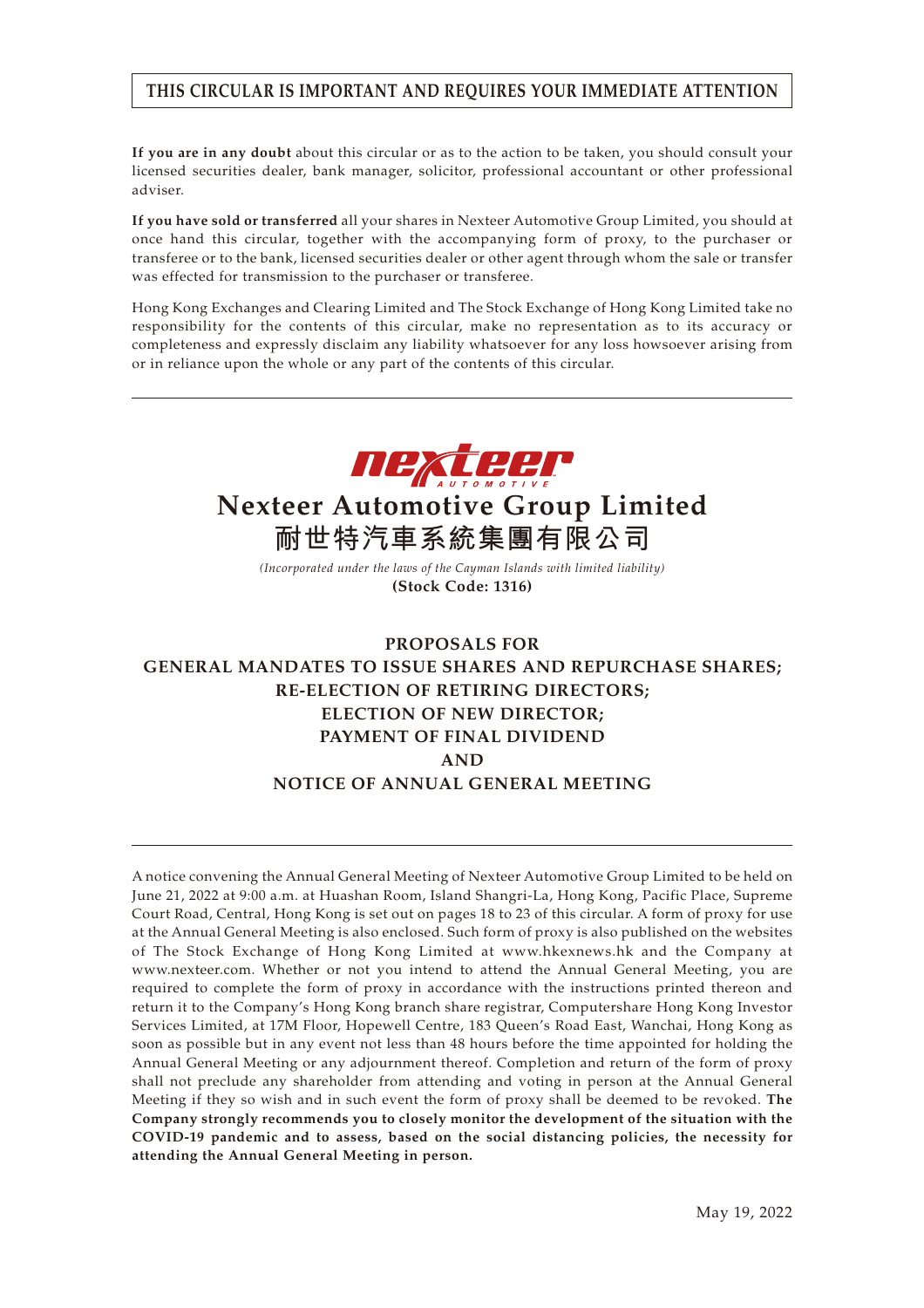## **CONTENTS**

## *Page*

| LETTER FROM THE BOARD (and the contract of the state of the state of the state of the state of the state of the state of the state of the state of the state of the state of the state of the state of the state of the state |  |
|-------------------------------------------------------------------------------------------------------------------------------------------------------------------------------------------------------------------------------|--|
| $APPENDIXI = DETAILS OF DIRECTORS PROPOSED$                                                                                                                                                                                   |  |
|                                                                                                                                                                                                                               |  |
|                                                                                                                                                                                                                               |  |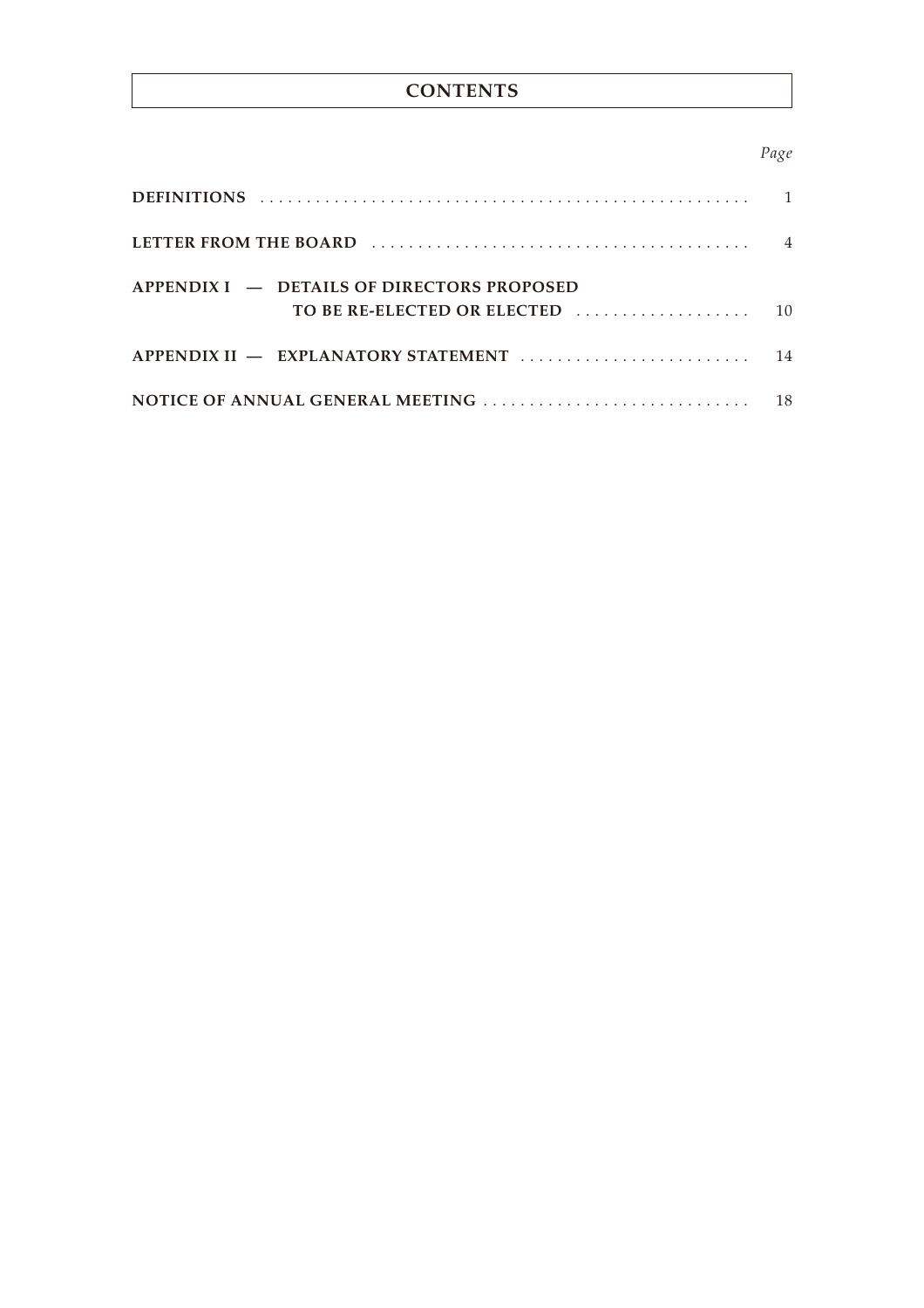## **DEFINITIONS**

*1In this circular, unless the context otherwise requires, the following expressions shall have the following meanings:*

| "Annual General Meeting"  | the annual general meeting of the Company to be held<br>on June 21, 2022 at 9:00 a.m. at Huashan Room, Island<br>Shangri-La, Hong Kong, Pacific Place, Supreme Court<br>Road, Central, Hong Kong, or any adjournment<br>thereof                                  |
|---------------------------|------------------------------------------------------------------------------------------------------------------------------------------------------------------------------------------------------------------------------------------------------------------|
| "Articles of Association" | the memorandum and articles of association of the<br>Company as amended and/or restated from time to<br>time                                                                                                                                                     |
| "AVIC"                    | 中國航空工業集團有限公司 (Aviation Industry Corporation<br>of China, Ltd., formerly known as Aviation Industry<br>Corporation of China*), a state-owned limited liability<br>company established in the PRC on November 6, 2008, a<br>Controlling Shareholder of the Company |
| "AVIC Auto"               | 中國航空汽車系統控股有限公司 (AVIC Automotive<br>Systems Holding Co., Ltd.*), a limited liability<br>company established in the PRC on November 7,<br>1985, which is owned as to 70.11% by AVIC, a<br>Controlling Shareholder of the Company                                   |
| "Beijing E-Town"          | 北京亦莊國際投資發展有限公司<br>(Beijing E-Town<br>International Investment & Development Co. Ltd.*), a<br>limited company established in the PRC on February 6,<br>2009                                                                                                       |
| "Beijing E-Town Auto"     | 北京亦莊國際汽車投資管理有限公司 (Beijing E-Town<br>International Automotive Investment & Management<br>Co. Ltd.*), a limited company established in the PRC<br>on December 2, 2014 and directly and wholly-owned<br>by Beijing E-Town                                           |
| "Board"                   | board of Directors of the Company                                                                                                                                                                                                                                |
| "Companies Act"           | the Companies Act (as revised) of the Cayman Islands<br>as amended, supplemented and/or otherwise<br>modified from time to time                                                                                                                                  |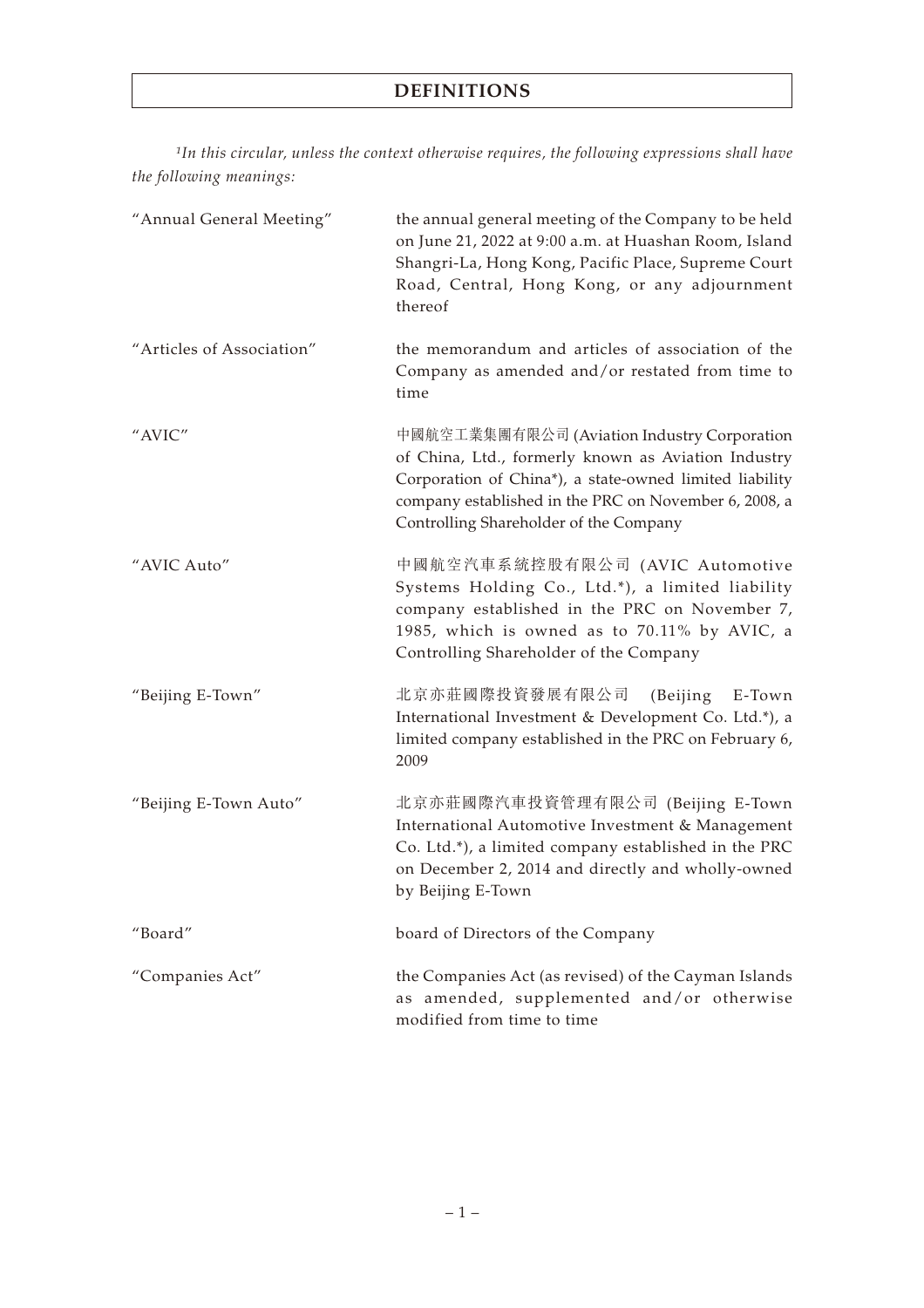## **DEFINITIONS**

| "Company"                    | Nexteer Automotive Group Limited (耐世特汽車系統<br>集團有限公司), a company incorporated as an<br>exempted company with limited liability under the<br>laws of the Cayman Islands on August 21, 2012 and<br>the issued Shares of which are listed on the main<br>board of the Stock Exchange                                      |
|------------------------------|-----------------------------------------------------------------------------------------------------------------------------------------------------------------------------------------------------------------------------------------------------------------------------------------------------------------------|
| "Controlling Shareholder(s)" | has the meaning ascribed thereto in the Listing Rules<br>and, unless the context requires otherwise, refers to<br>AVIC, AVIC Auto, PCM China and Nexteer Hong<br>Kong                                                                                                                                                 |
| "Director(s)"                | the director(s) of the Company                                                                                                                                                                                                                                                                                        |
| "Group"                      | the Company and its subsidiaries                                                                                                                                                                                                                                                                                      |
| "HK\$"                       | Hong Kong dollar, the lawful currency of Hong Kong                                                                                                                                                                                                                                                                    |
| "Hong Kong"                  | the Hong Kong Special Administrative Region of the<br>PRC                                                                                                                                                                                                                                                             |
| "Issue Mandate"              | a general mandate proposed to be granted to the<br>Directors at the Annual General Meeting to allot,<br>issue and/or deal in Shares not exceeding 20% of the<br>aggregate number of issued Shares as at the date of<br>passing of the relevant resolution granting such<br>mandate                                    |
| "Latest Practicable Date"    | May 11, 2022, being the latest practicable date prior to<br>the printing of this circular for the purpose of<br>ascertaining certain information contained in this<br>circular                                                                                                                                        |
| "Listing Rules"              | the Rules Governing the Listing of Securities on the<br>Stock Exchange, as amended from time to time                                                                                                                                                                                                                  |
| "Nexteer Hong Kong"          | Nexteer Automotive (Hong Kong) Holdings Limited<br>(耐世特汽車系統(香港)控股有限公司), a company<br>incorporated in Hong Kong on August 10, 2012, which<br>is wholly-owned by PCM China. It directly holds<br>approximately 64.94% of the issued share capital of<br>the Company, and is a Controlling Shareholder of the<br>Company |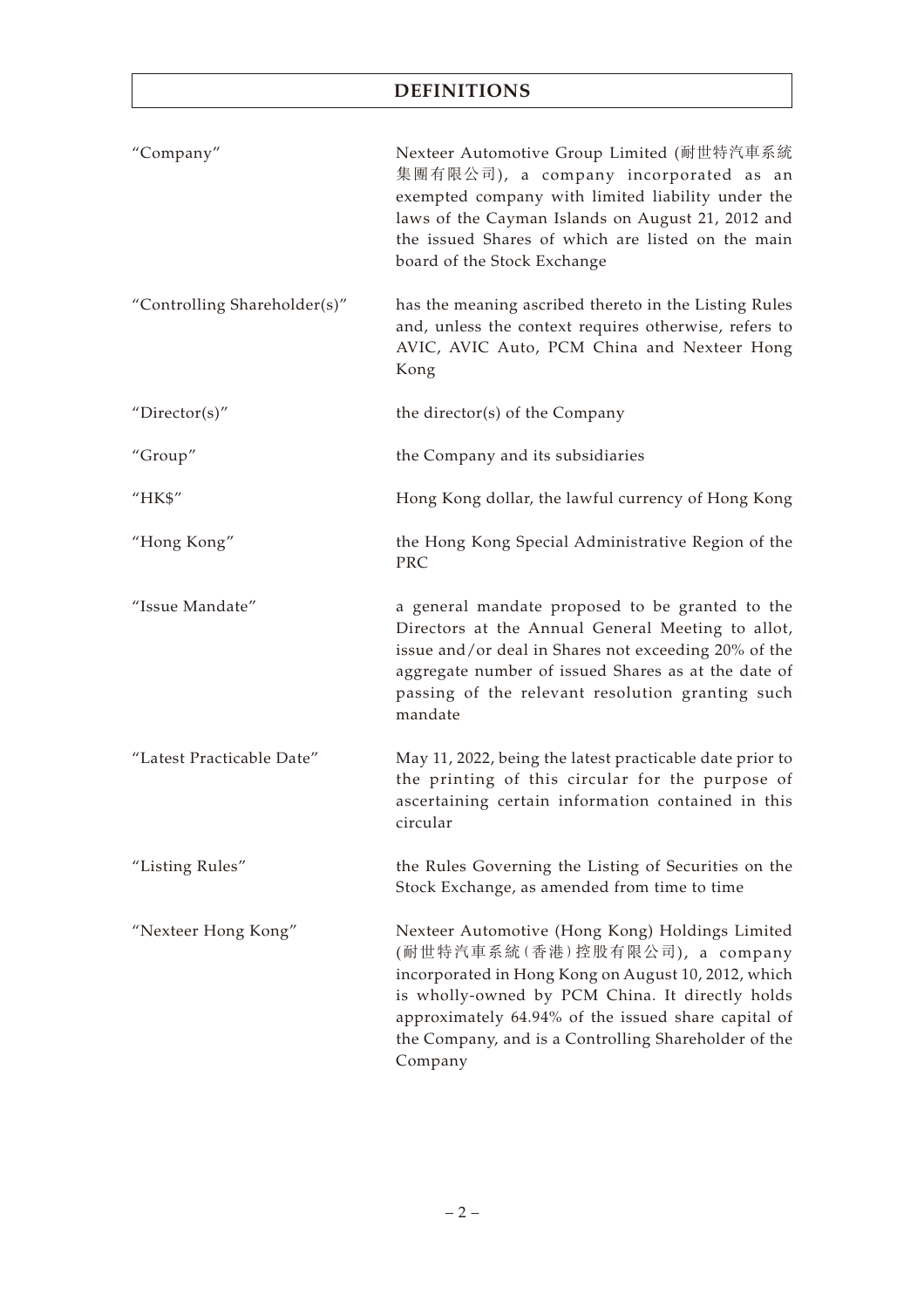## **DEFINITIONS**

| "PCM China"                           | 太平洋世紀(北京)汽車零部件有限公司 (Pacific Century<br>Motors, Inc.*), a limited liability company established<br>in the PRC on September 10, 2010, which is owned as to<br>51% by AVIC Auto and 49% by Beijing E-Town Auto,<br>and is a Controlling Shareholder of the Company |
|---------------------------------------|-----------------------------------------------------------------------------------------------------------------------------------------------------------------------------------------------------------------------------------------------------------------|
| "PRC"                                 | the People's Republic of China, and for the purpose of<br>this circular, excludes Hong Kong, the Macau Special<br>Administrative Region of the PRC and Taiwan                                                                                                   |
| "Repurchase Mandate"                  | a general mandate proposed to be granted to the<br>Directors at the Annual General Meeting to<br>repurchase Shares not exceeding 10% of the aggregate<br>number of issued Shares as at the date of passing of<br>the relevant resolution granting such mandate  |
| " $RMB"$                              | Renminbi, the lawful currency of the PRC                                                                                                                                                                                                                        |
| "SFO"                                 | the Securities and Futures Ordinance (Chapter 571 of<br>the Laws of Hong Kong), as amended from time to<br>time                                                                                                                                                 |
| "Share $(s)$ "                        | ordinary share(s) of nominal value of HK\$0.10 each in<br>the share capital of the Company                                                                                                                                                                      |
| "Shareholder(s)"                      | the holder(s) of Share(s) of the Company                                                                                                                                                                                                                        |
| "Stock Exchange"                      | The Stock Exchange of Hong Kong Limited                                                                                                                                                                                                                         |
| "Takeovers Code"                      | The Codes on Takeovers and Mergers and Share<br>Buy-backs, as amended from time to time                                                                                                                                                                         |
| "US" or "United States"               | the United States of America                                                                                                                                                                                                                                    |
| $^{\prime\prime}$ US\$"               | United States dollar, the lawful currency of the United<br>States                                                                                                                                                                                               |
| $^{\prime\prime}$ % $^{\prime\prime}$ | per cent.                                                                                                                                                                                                                                                       |

\* *Denotes an English translation of a Chinese name and is for identification purpose only*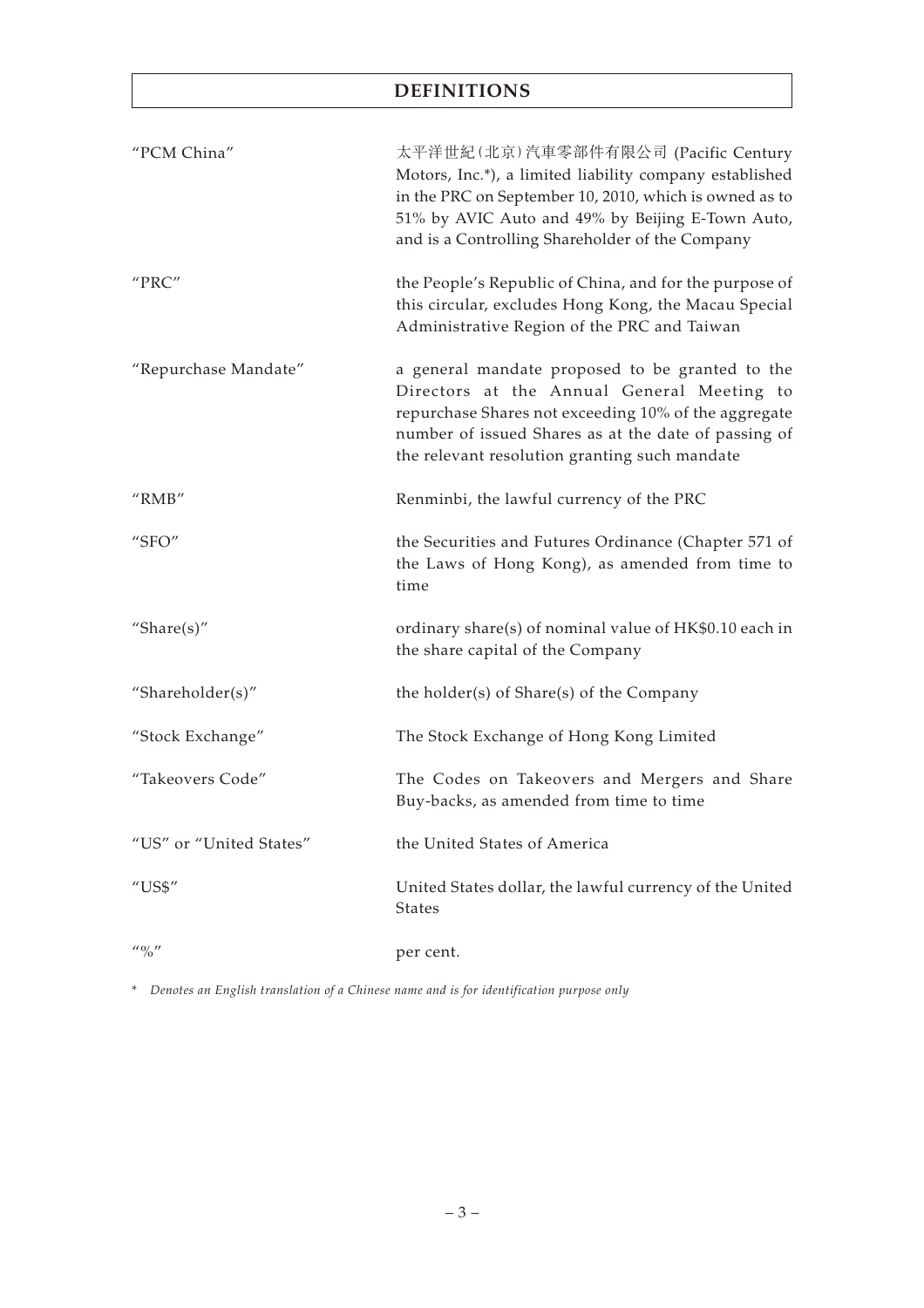

# **Nexteer Automotive Group Limited 耐世特汽車系統集團有限公司**

*(Incorporated under the laws of the Cayman Islands with limited liability)* **(Stock Code: 1316)**

*Executive Directors:* Mr. ZHAO, Guibin *(Chief Executive Officer and Vice Chairman)* Mr. MILAVEC, Robin Zane Mr. FAN, Yi

*Non-Executive Directors:* Mr. LEI, Zili *(Chairman)* Mr. WANG, Jian Ms. ZHANG, Wendong

*Independent non-Executive Directors:* Mr. LIU, Jianjun Mr. WEI, Kevin Cheng Mr. YICK, Wing Fat Simon

*Registered office:* P.O. Box 309 Ugland House Grand Cayman KY1-1104 Cayman Islands

*Corporate headquarters:* 1272 Doris Road Auburn Hills, Michigan 48326 United States

*Principal place of business in Hong Kong:* 31/F, Tower Two, Times Square 1 Matheson Street Causeway Bay Hong Kong

May 19, 2022

*To the Shareholders*

Dear Sir or Madam,

#### **PROPOSALS FOR**

## **GENERAL MANDATES TO ISSUE SHARES AND REPURCHASE SHARES; RE-ELECTION OF RETIRING DIRECTORS; ELECTION OF NEW DIRECTOR; PAYMENT OF FINAL DIVIDEND; AND NOTICE OF ANNUAL GENERAL MEETING**

#### **INTRODUCTION**

The purpose of this circular is to provide Shareholders with the notice of Annual General Meeting and further information in relation to, amongst other matters, the following resolutions to be proposed at the Annual General Meeting: (a) the grant to the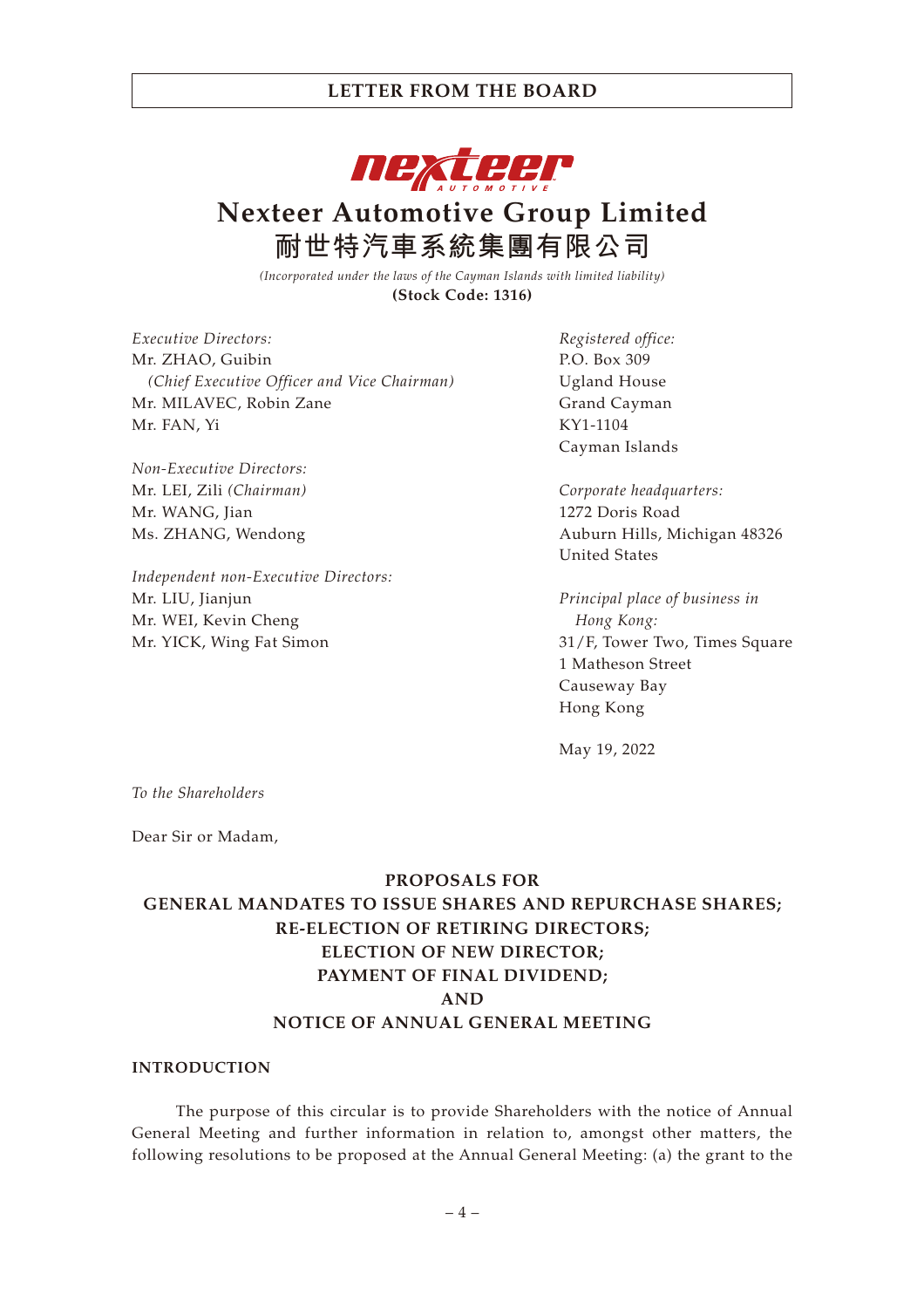Directors of the Issue Mandate and the Repurchase Mandate; (b) the re-election of the retiring Directors; (c) the election of new Director; and (d) the payment of final dividend.

#### **ISSUE MANDATE**

In order to ensure flexibility and give discretion to the Directors in the event that it becomes desirable for the Company to issue any new Shares, an ordinary resolution 5(A) will be proposed at the Annual General Meeting to grant a general mandate to the Directors to exercise all powers of the Company to allot, issue and deal with additional Shares up to 20% of the total number of issued Shares as at the date of passing of the resolution in relation to the Issue Mandate.

As at the Latest Practicable Date, the issued share capital of the Company was at HK\$250,982,429.30 and comprised of 2,509,824,293 Shares. Subject to the passing of the proposed ordinary resolution 5(A) and on the basis that no further Shares are issued or repurchased after the Latest Practicable Date and up to the Annual General Meeting, the Company will be allowed to issue a maximum of 501,964,858 Shares under the Issue Mandate.

The Issue Mandate will remain in effect until the earliest of: (i) the conclusion of the next annual general meeting of the Company; (ii) the date by which the next annual general meeting of the Company is required to be held pursuant to the applicable laws or the Articles of Association; or (iii) the date on which such an authority is revoked or varied by an ordinary resolution of the Shareholders in a general meeting of the Company.

#### **REPURCHASE MANDATE**

An ordinary resolution will be proposed at the Annual General Meeting to approve the granting of the Repurchase Mandate to the Directors to exercise all powers of the Company to repurchase Shares representing up to 10% of the total number of issued Shares as at the date of passing of the resolution, amounting to 250,982,429 Shares, in relation to the Repurchase Mandate, assuming that no further Shares are issued or repurchased after the Latest Practicable Date and up to the date of passing of such resolution at the Annual General Meeting.

The Repurchase Mandate will remain in effect until the earliest of: (i) the conclusion of the next annual general meeting of the Company; (ii) the date by which the next annual general meeting of the Company is required to be held pursuant to the applicable laws or the Articles of Association; or (iii) the date on which such an authority is revoked or varied by an ordinary resolution of the Shareholders in a general meeting of the Company.

An explanatory statement required by the Listing Rules to be sent to the Shareholders in connection with the proposed Repurchase Mandate is set out in Appendix II to this circular. This explanatory statement contains all information reasonably necessary to enable the Shareholders to make an informed decision on whether to vote for or against the relevant resolution at the Annual General Meeting.

The Board advises that it has no present intention to repurchase any Shares pursuant to the Repurchase Mandate or issue any new Shares pursuant to the Issue Mandate in the event that the relevant resolutions are approved.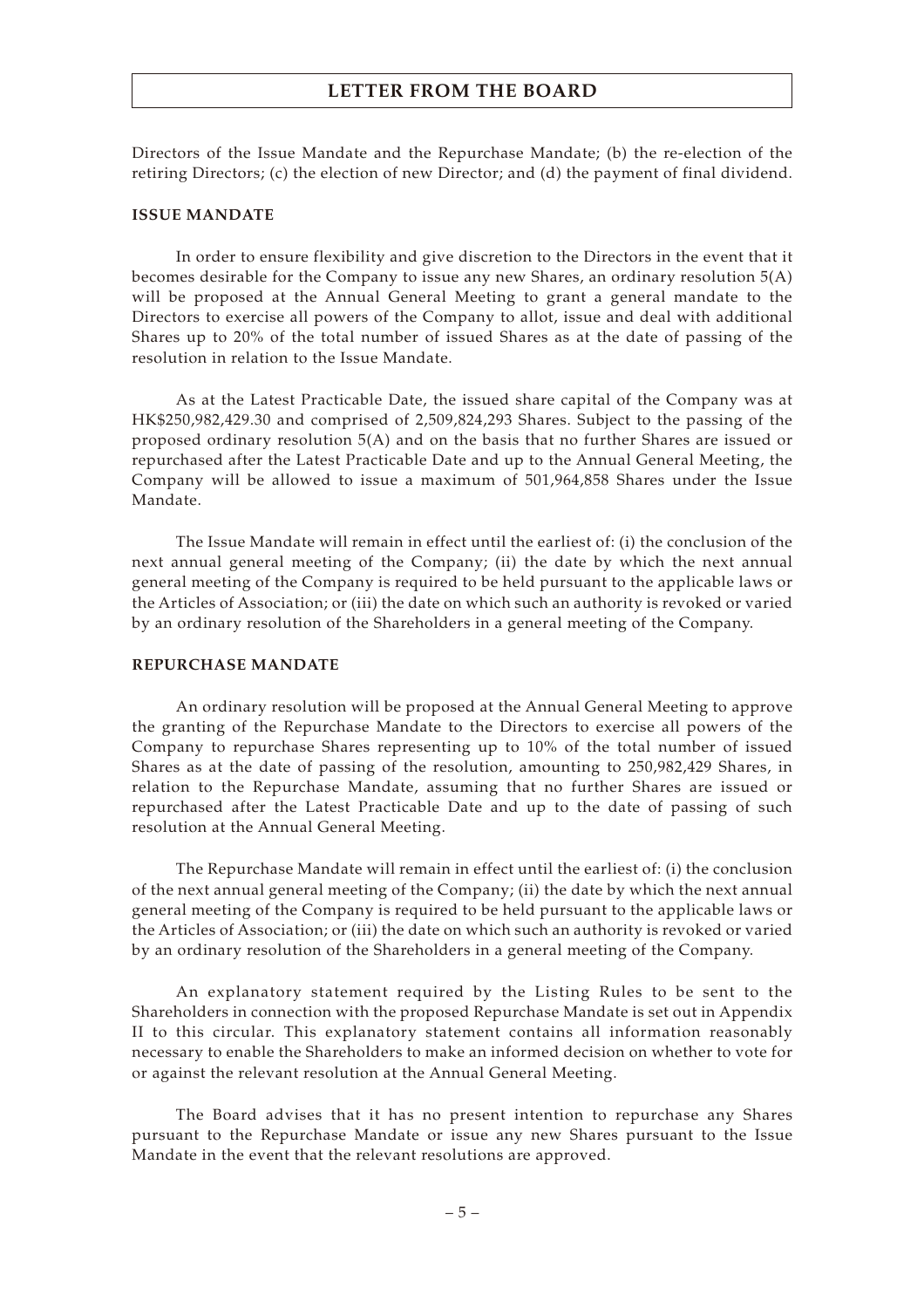#### **GENERAL EXTENSION MANDATE**

In addition, if the Repurchase Mandate and the Issue Mandate are granted, an ordinary resolution will be proposed at the Annual General Meeting to extend the Issue Mandate by adding to the Issue Mandate those Shares repurchased by the Company under the Repurchase Mandate provided that such extended amount shall not exceed 10% of the total number of issued Shares on the date of passing of the resolution for the grant of the Issue Mandate.

#### **RE-ELECTION OF RETIRING DIRECTORS**

Pursuant to Article 16.18 of the Articles of Association, at every annual general meeting of the Company, one-third of the Directors for the time being shall retire from office by rotation provided that every Director shall be subject to retirement by rotation at least once every three years.

Executive Director Mr. FAN, Yi, non-Executive Director Mr. WANG, Jian and Independent non-Executive Director Mr. WEI, Kevin Cheng, will retire from office by rotation at the Annual General Meeting. Except for Mr. FAN, Yi, the remaining retiring Directors, being eligible, will offer themselves for re-election at the Annual General Meeting. Mr. FAN, Yi has informed the Company that he will not seek re-election at the Annual General Meeting due to adjustment of work arrangements and will retire as an Executive Director with effect from the conclusion of the Annual General Meeting. Mr. FAN, Yi confirmed that he has had no disagreement with the Board and that no matters need to be brought to the attention of the Shareholders and the Stock Exchange in relation to his retirement from the Board.

Recommendation to the Board for the proposal for re-election of Mr. WANG, Jian as a non-Executive Directors and Mr. WEI, Kevin Cheng as an Independent non-Executive Director was made by the remuneration and nomination committee of the Board on March 14, 2022, in accordance with the Company's director nomination policy and objective criteria (including but not limited to gender, age, ethnicity, years of work experience and professional experience), with due regard for the benefits of diversity, as set out under the Company's board diversity policy. The Board has also taken into account the contributions of the above Directors eligible for re-election and their commitment to their roles.

In addition, the remuneration and nomination committee of the Board has assessed the independence of Mr. WEI, Kevin Cheng, who will have served on the Board for nine years as an independent non-Executive Director on June 15, 2022, by reference to the independence guidelines set out in Rule 3.13 of the Listing Rules. Having considered Mr. WEI, Kevin Cheng's views, skills and experience, as detailed in Appendix I to this circular, and his valuable contributions and insights to the Board, with reference to the objective criteria set out in the Company's Director nomination policy and the Company's board diversity policy, the remuneration and nomination committee of the Board is of the view that Mr. WEI, Kevin Cheng has the necessary integrity, honesty and experience to continue to perform his duties as an independent non-Executive Director and considers that his long term service to the Board will not affect his independent judgment. The Board has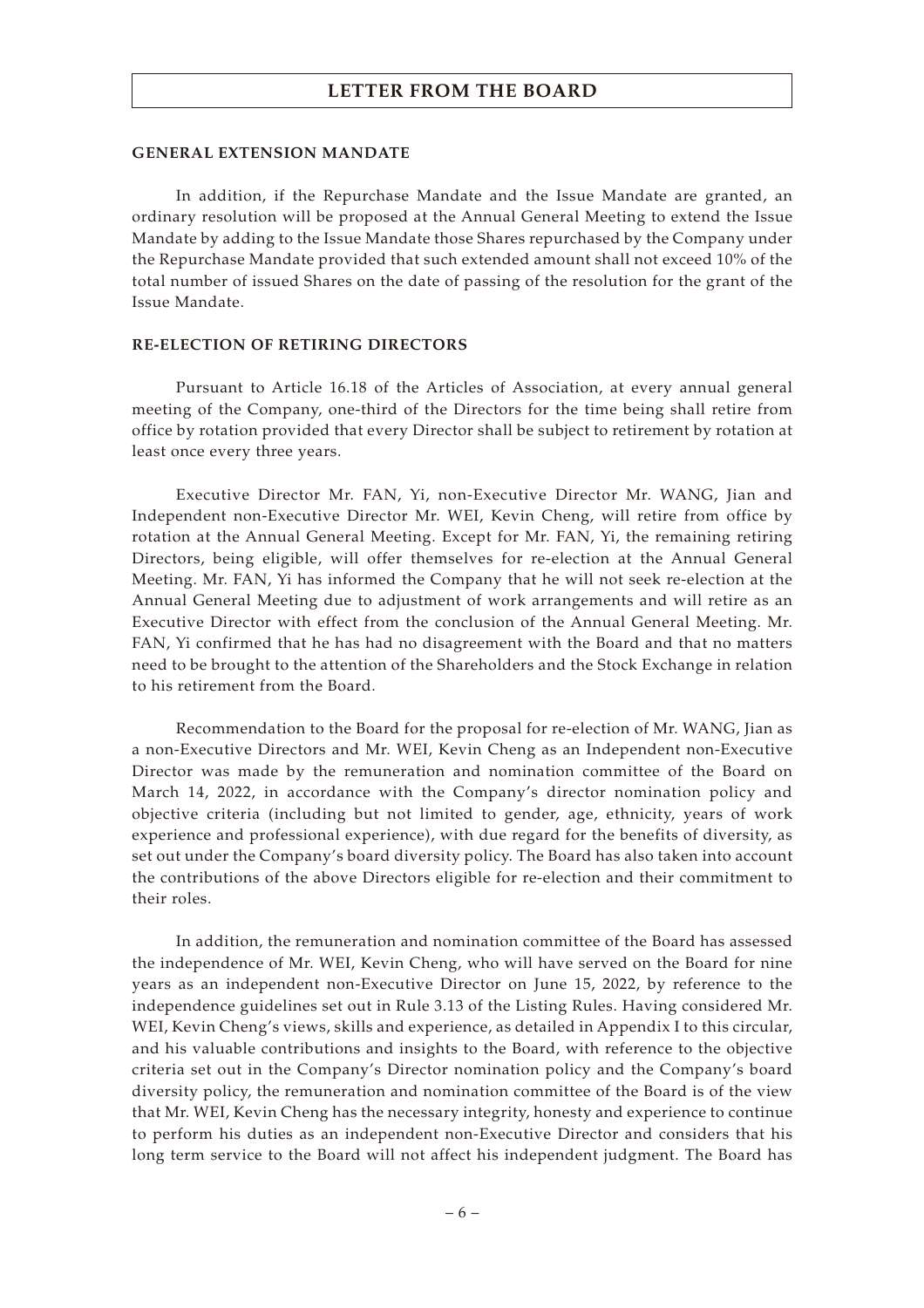also obtained confirmation from Mr. WEI, Kevin Cheng of his independence and is satisfied with his independence, and considers that he remains independent. The Board confirms the independence of Mr. WEI, Kevin Cheng as an independent non-Executive Director eligible for re-election at the Annual General Meeting.

In view of the above, the Board believes that the Directors eligible for re-election at the Annual General Meeting will provide valuable insight and diversity to the Board by virtue of their relevant education, background and experience. On March 16, 2022, the Board accepted the nomination of the remuneration and nomination committee of the Board and recommended Mr. WANG, Jian and Mr. WEI, Kevin Cheng for re-election as Directors by Shareholders at the Annual General Meeting. The Board considers that the re-election of Mr. WANG, Jian and Mr. WEI, Kevin Cheng as Directors is in the best interests of the Company and its Shareholders as a whole and therefore recommends to Shareholders the re-election of the retiring Directors.

#### **ELECTION OF NEW DIRECTOR**

Pursuant to the resolution passed by the Board on March 16, 2022, the Board has nominated Mr. BOYER, Hervé Paul Gino as an Executive Director for election by the Shareholders at the Annual General Meeting.

Details of the above retiring Directors proposed for re-election and the new Director nominated for election at the Annual General Meeting are set out in Appendix I to this circular in accordance with the relevant requirements of the Listing Rules. The re-election of each of the retiring Directors and the election of the nominated candidate for the new Director will be proposed by way of a separate resolution.

#### **FINAL DIVIDEND**

Subject to Shareholders' approval at the Annual General Meeting, the Board has recommended a final dividend of US\$0.0095 per Share for the year ended December 31, 2021 (the "**Final Dividend**"). The Final Dividend is payable on July 11, 2022 and the record date for entitlement to the Final Dividend is June 29, 2022.

For determining the entitlement to the Final Dividend, the register of members of the Company will be closed from June 27, 2022 to June 29, 2022, both days inclusive, during which no transfer of Shares will be registered. In order to qualify for the Final Dividend, all transfers accompanied by the relevant share certificates must be lodged with the Company's Hong Kong branch share registrar, Computershare Hong Kong Investor Services Limited, at Shops 1712–1716, 17th Floor, Hopewell Centre, 183 Queen's Road East, Wanchai, Hong Kong, for registration no later than 4:30 p.m. on June 24, 2022.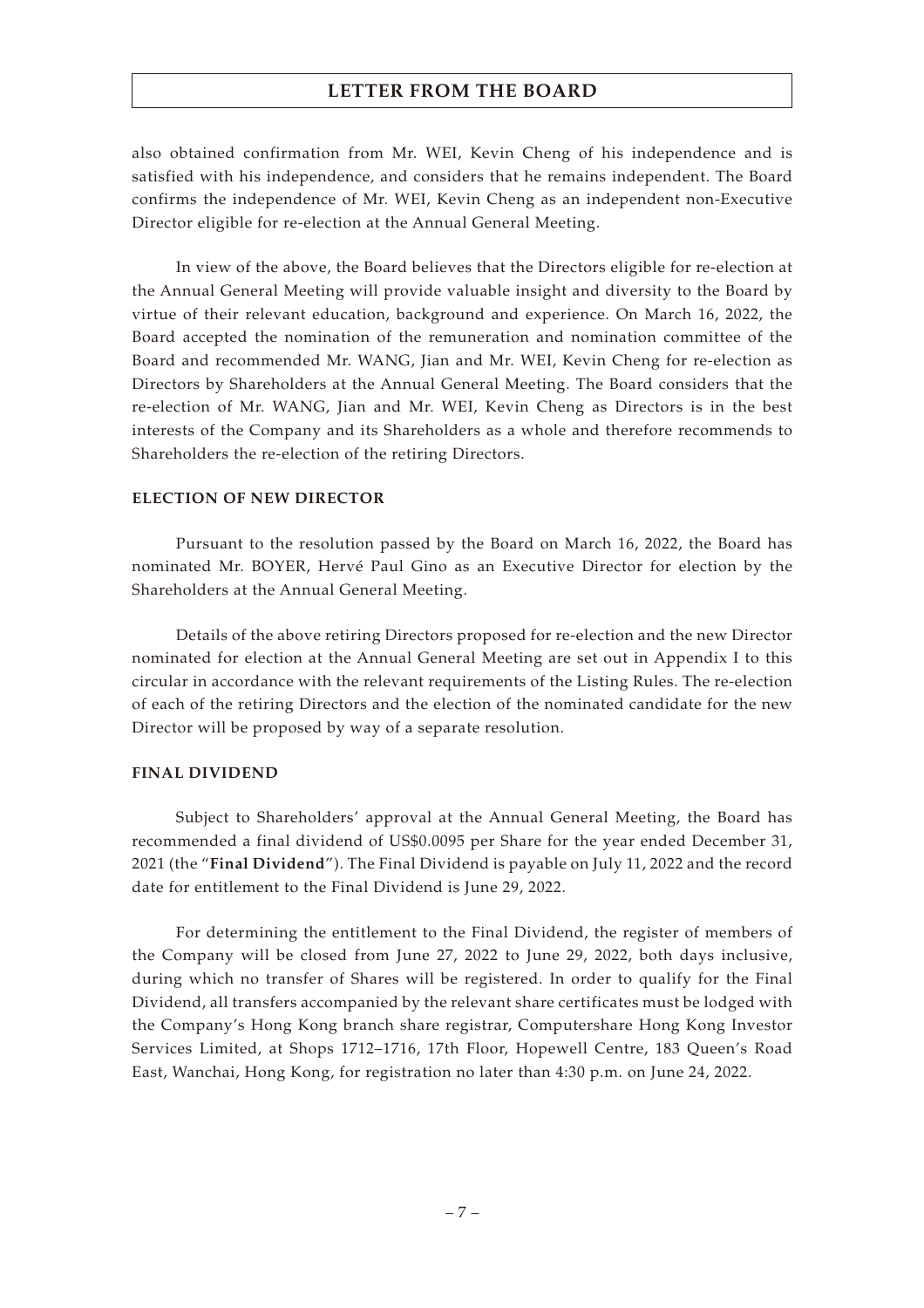#### **NOTICE OF ANNUAL GENERAL MEETING**

Set out on pages 18 to 23 of this circular is the notice of the Annual General Meeting containing, inter alia, the ordinary resolutions in relation to the Issue Mandate, the Repurchase Mandate, the extension of the Issue Mandate, the re-election of the retiring Directors, the election of new Director and the payment of the Final Dividend.

For determining the eligibility to attend and vote at the Annual General Meeting, the register of members of the Company will be closed from June 16, 2022 to June 21, 2022, both days inclusive, during which period no transfer of Shares will be registered. In order to be eligible to attend and vote at the Annual General Meeting, all transfer of Shares, accompanied by the relevant share certificates, must be lodged with the Company's Hong Kong branch share registrar, Computershare Hong Kong Investor Services Limited, at Shops 1712–1716, 17th Floor, Hopewell Centre, 183 Queen's Road East, Wanchai, Hong Kong, for registration not later than 4:30 p.m. on June 15, 2022.

#### **FORM OF PROXY**

A form of proxy is enclosed for use at the Annual General Meeting. Such form of proxy is also published on the websites of the Stock Exchange at www.hkexnews.hk and the Company at www.nexteer.com. Whether or not you intend to attend the Annual General Meeting, you are required to complete the form of proxy in accordance with the instructions printed thereon and return it to the Company's Hong Kong branch share registrar, Computershare Hong Kong Investor Services Limited, at 17M Floor, Hopewell Centre, 183 Queen's Road East, Wanchai, Hong Kong not less than 48 hours before the time fixed for the holding of the Annual General Meeting or any adjournment thereof. Completion and delivery of the form of proxy shall not preclude a Shareholder from attending and voting in person at the Annual General Meeting if they so wish and in such event the form of proxy shall be deemed to be revoked. **The Company strongly recommends you to closely monitor the development of the situation with the COVID-19 pandemic and to assess, based on the social distancing policies, the necessity for attending the Annual General Meeting in person.**

#### **VOTING BY POLL**

Pursuant to Rule 13.39(4) of the Listing Rules, any resolution put to the vote of the Shareholders at a general meeting must be taken by poll except where the chairman of the Annual General Meeting, in good faith, decides to allow a resolution which relates purely to a procedural or administrative matter to be voted on by a show of hands. Accordingly, each of the resolutions set out in the notice of Annual General Meeting will be taken by way of poll.

On a poll, every Shareholder present in person or by proxy or, in the case of a Shareholder being a corporation, by its duly authorised representative, shall have one vote for every fully paid Share of which he/she/it is the holder. A Shareholder entitled to more than one vote need not use all his/her/its votes or cast all the votes he/she/it uses in the same way.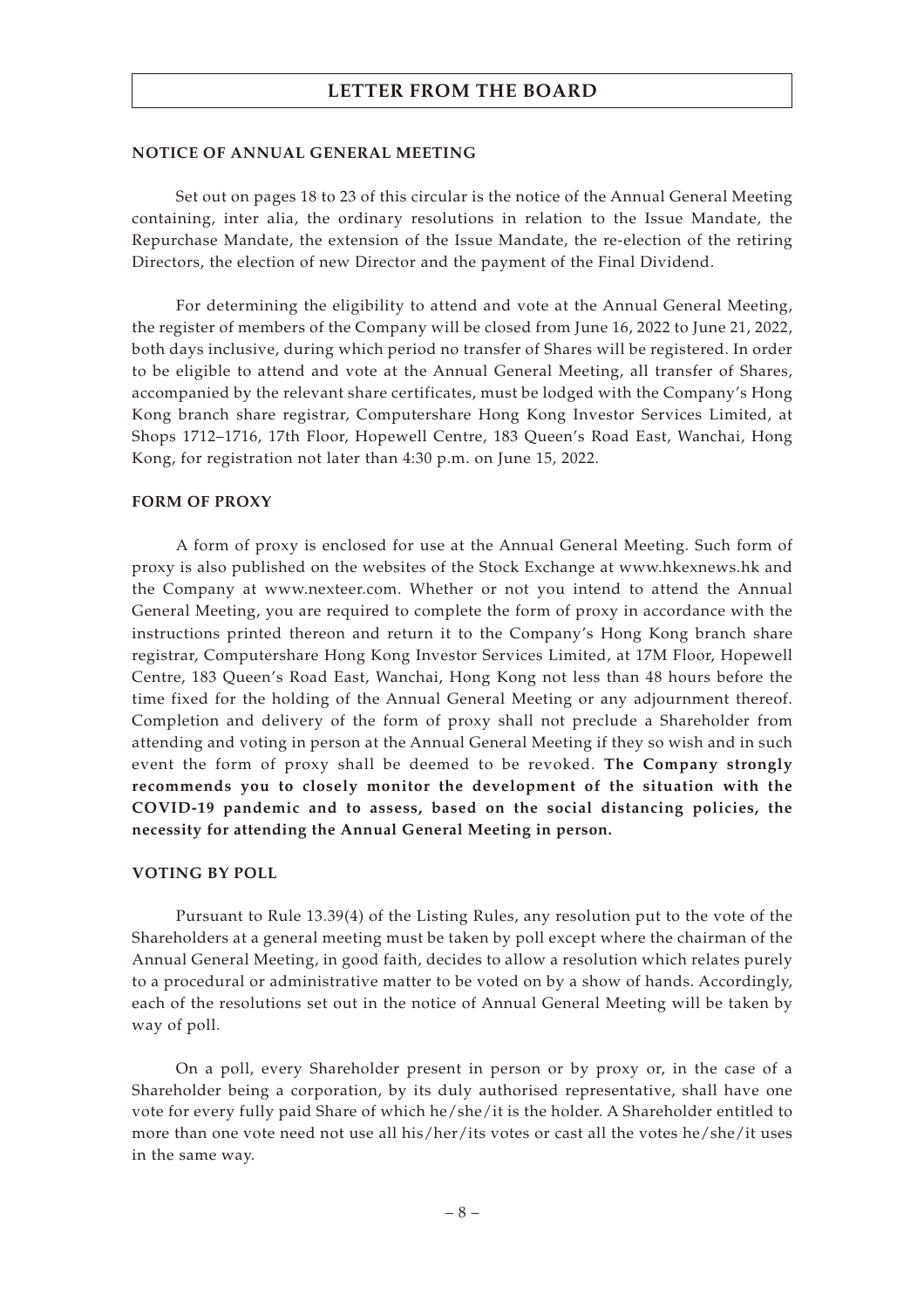#### **PRECAUTIONARY MEASURES FOR THE ANNUAL GENERAL MEETING**

Taking into account of the recent development of the epidemic caused by COVID-19, the Company will adopt the following prevention and control measures at the Annual General Meeting to ensure the safety of the Shareholders and other participants attending the Annual General Meeting:

- (i) compulsory body temperature check will be conducted for every Shareholder or proxy at the entrance of the meeting venue. Any person with a body temperature of over 37.4 degrees Celsius will not be permitted to access to the meeting venue. Furthermore, any person who is subject to any quarantine prescribed by the Hong Kong Government will be denied entry into or be required to leave the meeting venue. In any case, denied entry to the meeting venue means the person will not be allowed to attend the Annual General Meeting;
- (ii) all persons who attend the Annual General Meeting are required to wear surgical face masks before they are permitted to attend, and during their attendance of, the Annual General Meeting;
- (iii) no refreshments or souvenirs will be served or distributed at the Annual General Meeting; and
- (iv) any other additional precautionary measures in accordance with the prevailing requirements or guidelines of The Government of the Hong Kong and/or regulatory authorities, or as considered appropriate in light of the development of the COVID-19 pandemic.

### **RECOMMENDATION**

The Directors consider that all the proposed resolutions including the Issue Mandate, the Repurchase Mandate and the extension of the Issue Mandate are in the best interest of the Company and the Shareholders as a whole. The Directors also consider that the re-election of retiring Directors, the election of new Director and the payment of the Final Dividend are in the best interest of the Company and its Shareholders as a whole. The Directors therefore recommend the Shareholders to vote in favour of all the resolutions to be proposed at the Annual General Meeting.

### **ADDITIONAL INFORMATION**

Your attention is also drawn to the additional information set out in the Appendices to this circular.

> Yours faithfully By order of the Board **Nexteer Automotive Group Limited FAN Yi** *Executive Director, Company Secretary*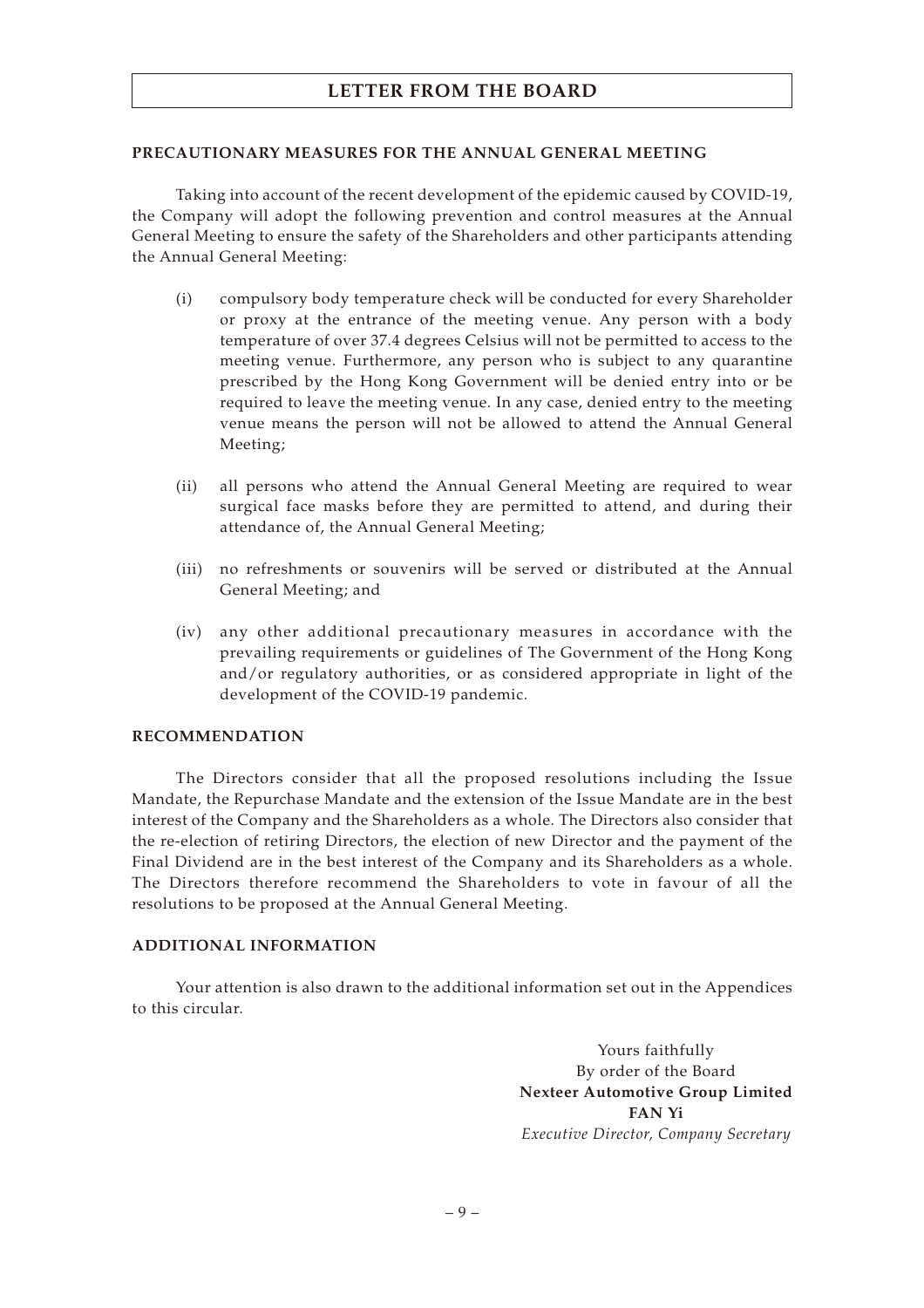*The following are the particulars of the Directors (as required by the Listing Rules) standing for re-election or nominated for election at the Annual General Meeting.*

As at the Latest Practicable Date, save as disclosed herein, none of the following Directors, had any interest in the Shares within the meaning of Part XV of the SFO.

Save as disclosed herein, no Director holds any position with the Company or any other member of the Group, nor has any directorships in other listed companies in the past three years.

In addition, save as disclosed herein, no Director has any relationship with any other Directors, senior management, substantial Shareholders or Controlling Shareholders of the Company.

Save as disclosed herein, there is no other matter relating to any of the following Directors that needs to be brought to the attention of the Shareholders and there is no other information relating to the following Directors which is required to be disclosed pursuant to any of the requirements of Rules  $13.51(2)(h)$  to (v) of the Listing Rules.

#### **DIRECTORS:**

#### **Executive Director**

**BOYER, Hervé Paul Gino** ("**Mr. BOYER**"), aged 50, was appointed as the senior vice president, global chief operating officer and North America division president of the Company in August 2021. He leads efforts to enhance Nexteer's operational efficiencies and profitability – including Nexteer's day-to-day value chain management and profit & loss performance across all divisions. He is also a member of the Nexteer Global Strategy Council. Mr. BOYER has over 23 years of relevant experience in the automotive industry. From March 2016 to August 2021, Mr. BOYER held the position of vice president, divisional president – EMEASA division. Prior to Nexteer, from May 2015 to February 2016, Mr. BOYER held the position of executive director of the NBHX Electronics group where he had the responsibility to run the Interior Trims business. Mr. BOYER spent several years within the Faurecia group where he served as president of North America operations from June 2012 to July 2014 for the Interior Systems business group. From January 2009 to June 2012, Mr. BOYER was vice president of the South Europe perimeter of Faurecia Interior Systems and previously served as vice president for French, US and Japanese Divisions, from May 2008 to December 2008. Mr. BOYER has also served as director for the Renault-Nissan Division from January 2006 to May 2008. From 2001 to 2005, Mr. BOYER held several sales and marketing positions at Faurecia Interior Systems and served as programme manager from September 1994 when he joined Sommer Allibert Industrie which was acquired by Faurecia group in late 2000. Mr. BOYER earned a degree in manufacturing engineering from L'Ecole Centrale de Nantes, France, in 1994 and attended the Advance Management Programme of Harvard Business School, the USA, in 2014.

Mr. BOYER will enter into a service contract with the Company for a term of three years with effect from June 21, 2022, subject to re-election and retirement as required by the Articles of Association. As an Executive Director, he does not receive any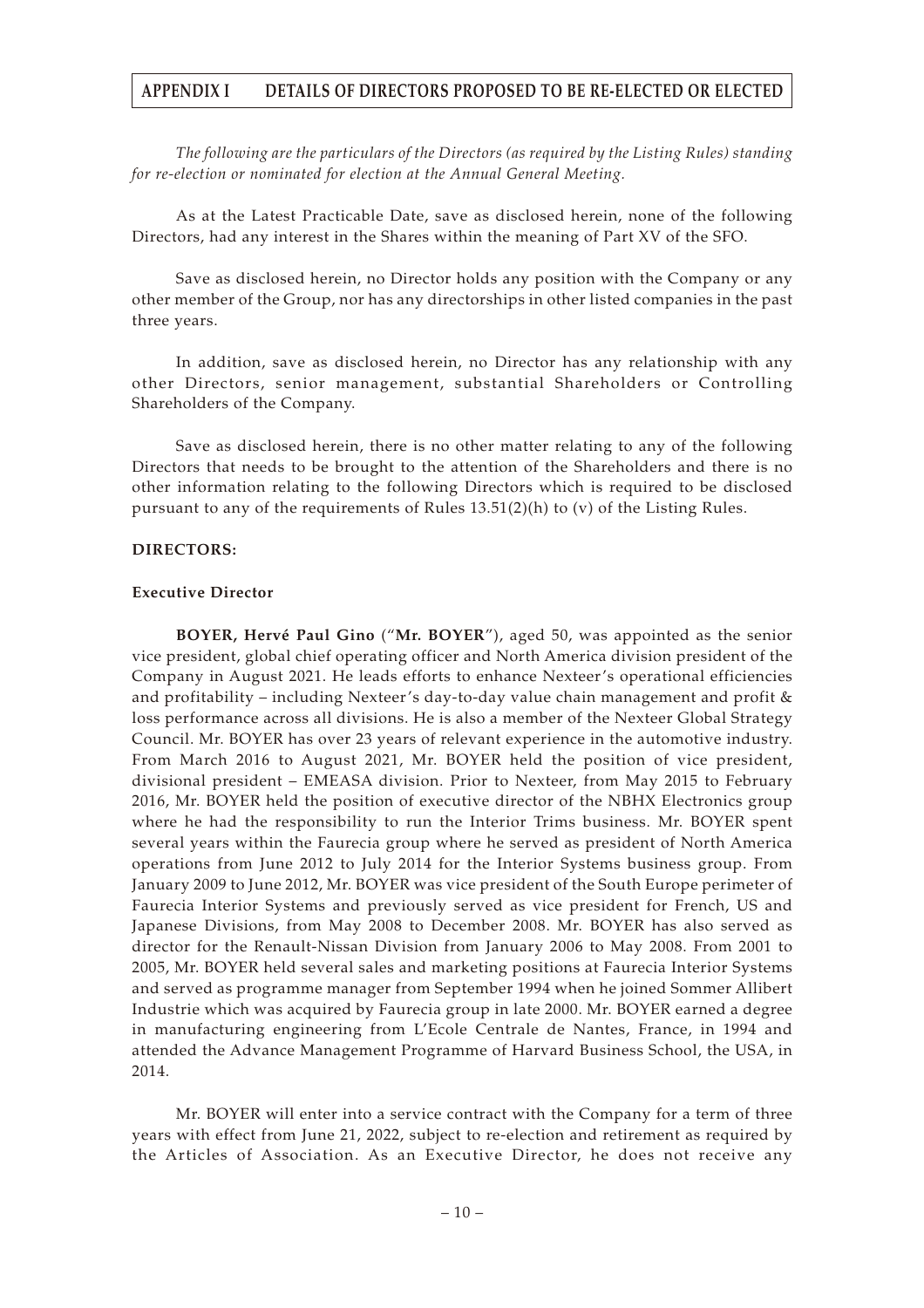emoluments; as the senior vice president, global chief operating officer and North America Division president of the Company, he is entitled to receive emoluments of US\$560,000 per annum and a discretionary bonus as determined by the Board with reference to the experience, responsibility, workload, time devoted, contribution to the Group, emoluments paid by comparable companies and performance of the Group.

As at the Latest Practicable Date, Mr. BOYER has an interest in 698,450 underlying Shares in respect of the share options granted under the share option scheme of the Company within the meaning of Part XV of SFO. Mr. BOYER has not exercised the share option.

#### **Non-Executive Director**

**WANG, Jian (王堅)** ("**Mr. WANG**"), aged 60, was appointed as the non-Executive Director on June 3, 2019 and the member of the audit and compliance committee of the Board on March 16, 2022. Mr. WANG has over 28 years of relevant experience in the automotive industry. From June 3, 2019 to March 16, 2022, Mr. WANG was appointed as the Chairman of the Board. From January 2018 to November 2021, Mr. WANG served as chief economist of AVIC, a Controlling Shareholder of the Company. From August 2020 to May 2021, Mr. WANG served as the chairman of the board of AVIC Auto (a subsidiary of AVIC), a Controlling Shareholder of the Company. From May 2014 to September 2018, he was a director and the chairman of the board of AVIC Electromechanical Systems Co., Ltd. (Stock Code: 002013.SZ), a wholly-owned subsidiary of AVIC. From February 2010 to September 2018, he was a director, executive director and general manager of Aviation Electromechanical Systems Co., Ltd., a wholly-owned subsidiary of AVIC. From January 2013 to May 2014, he was the chairman of the board of Hubei Aviation Precision Machinery Technology Co., Ltd. (known as AVIC Electromechanical Systems Co., Ltd. since February 2014), a non wholly-owned subsidiary of AVIC. From February 2009 to February 2010, he was the deputy general manager of AVIC Electromechanical Systems Co., Ltd., a wholly-owned subsidiary of AVIC. From March 2006 to May 2012, he was a director of China National Aero-Technology Import & Export Corporation, a wholly-owned subsidiary of AVIC, and AVIC International Holding Corporation, a non wholly-owned subsidiary of AVIC, respectively. From October 1998 to February 2010, he was the head of the research center of the Jincheng Nanjing Engineering Institute of Aircraft Systems, a non wholly-owned subsidiary of AVIC. From October 1998 to February 2010, he successively served as a director, deputy general manager, general manager, vice chairman of the board, as well as chairman of the board and general manager of Jincheng Group Co. Ltd., a wholly-owned subsidiary of AVIC. From August 1982 to September 1998, he successively acted as a technician, head of technical section, head of technical transformation section, head of planning department, head of production department, general manager and chief economist of motor business division, director of technical centre, director of quality control centre, deputy general manager and general manager of Jincheng Machinery Co., Ltd. (金城機械有限公司) (formerly as Jincheng Machinery Plant (金城機械廠)), a wholly-owned subsidiary of AVIC. Mr. WANG holds a postgraduate master's degree. He graduated in July 1982 from Nanjing Aeronautical Institute, China (now known as Nanjing University of Aeronautics and Astronautics, China) with a bachelor's degree majoring in machinery manufacturing engineering. He graduated in March 2003 from Beijing University of Aeronautics and Astronautics, China with a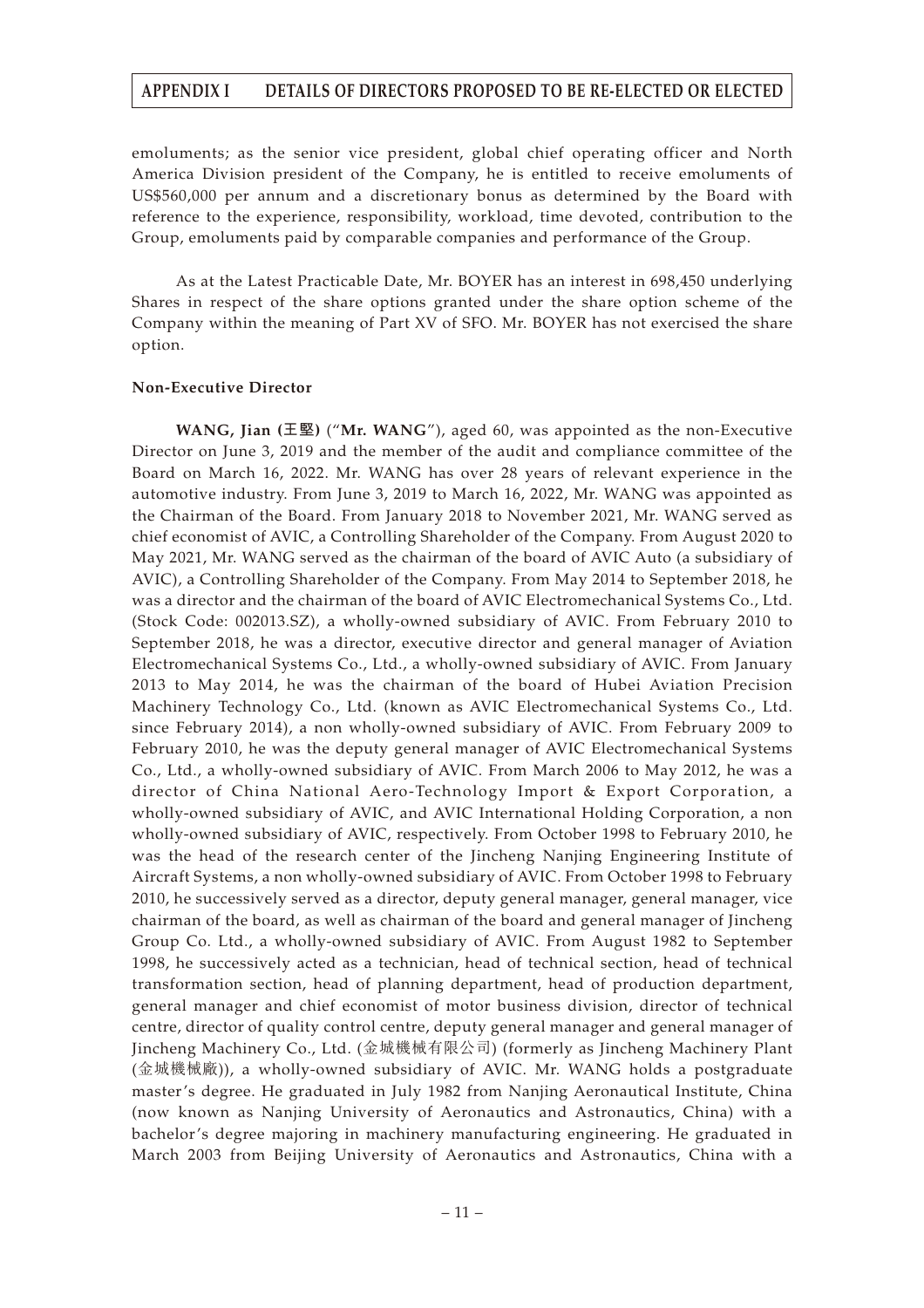master's degree in economics and obtained a master's degree in business administration from Cheung Kong Graduate School of Business, China in December 2010.

Mr. WANG has entered into a service contract with the Company for a term of three years with effect from June 3, 2019, subject to re-election and retirement as required by the Articles of Association. Mr. WANG is entitled to receive a director's fee of US\$42,000 per annum and a discretionary bonus as determined by the Board with reference to the experience, responsibility, workload, time devoted, contribution to the Group, emoluments paid by comparable companies and performance of the Group.

As at the Latest Practicable Date, Mr. WANG had an interest in 234,100 underlying Shares in respect of the share options granted under the share option scheme of the Company within the meaning of Part XV of SFO.

## **Independent Non-Executive Director**

**WEI, Kevin Cheng (蔚成**) ("**Mr. WEI**"), aged 54, was appointed as the Independent non-Executive Director and the chairman of the audit and compliance committee of the Board on June 15, 2013. Mr. WEI is currently a managing partner of a company focused on corporate finance advisory business. Mr. WEI has held the following independent non-executive directorships in publicly listed companies: as an independent non-executive director, the chairman of the audit committee and member of the remuneration committee of the board of Alphamab Oncology, a company listed on the Hong Kong Stock Exchange (stock code: 9966), since December 12, 2019. Mr. WEI's prior directorship include a non-executive director and the chairman of the board and the nomination committee and a member of remuneration committee of Tibet Water Resources Ltd., a company listed on the Hong Kong Stock Exchange (stock code: 1115), since October 2020 to June 2021, the chairman of audit committee of the board of Hunter Maritime Acquisition Corp., a company which was listed on NASDAQ (ticker symbol: HUNT) and delisted from NASDAQ in 2019 from April 2019 to July 2019, and as an independent director and the audit committee chair of Alpha Peak Leisure Inc., a company listed on the Toronto Stock Exchange (TSX-V: AAP), from November 2017 to June 22, 2020. Mr. WEI served as a chief financial officer of IFM Investments Limited, a real-estate services company headquartered in Beijing, from December 2007 to September 2013. IFM Investments Limited was delisted from NYSE in 2015. Prior to that, from 2006 to 2007, Mr. WEI served as the chief financial officer of Solarfun Power Holdings Co., Limited (ticker symbol: SOLF), a NASDAQ listed solar company (now known as Hanwha SolarOne Co., Ltd. and relisted on NASDAQ as Hanwha SolarOne (ticker symbol: HSOL). Mr. WEI became a member of the American Institute of Certified Public Accountants in February 1999. He graduated in June 1991 from Central Washington University, the USA, where he received his Bachelor of Science degree (cum laude) with a double major in accounting and business administration.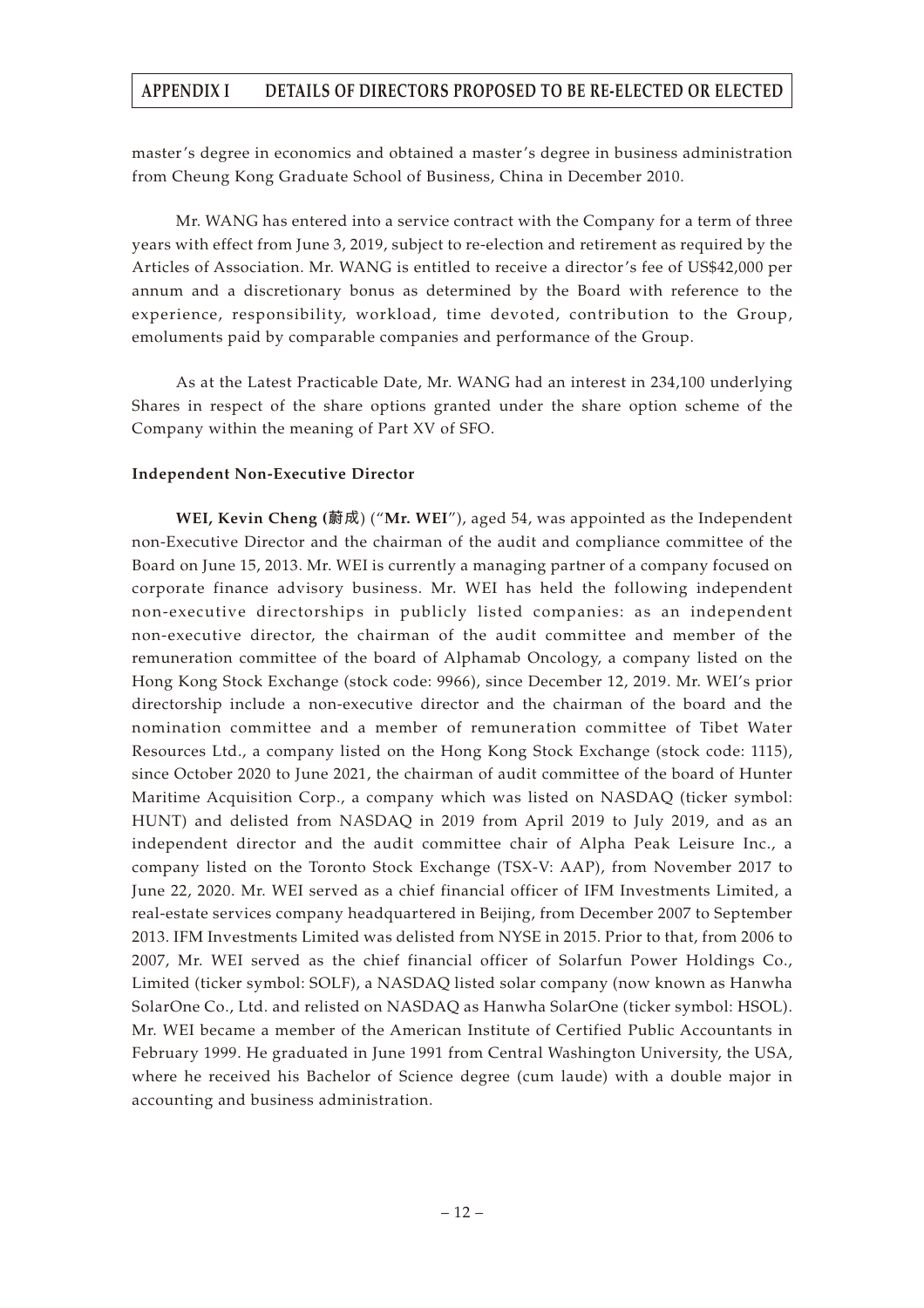Mr. WEI has entered into a letter of appointment with the Company for a term of three years with effect from June 15, 2019, subject to re-election and retirement as required by the Articles of Association. He is entitled to receive a director's fee of US\$68,250 per annum as determined by the Board with reference to the prevailing market conditions and his responsibility in the Company.

As at the Latest Practicable Date, Mr. WEI did not have any interest in the Shares within the meaning of Part XV of SFO.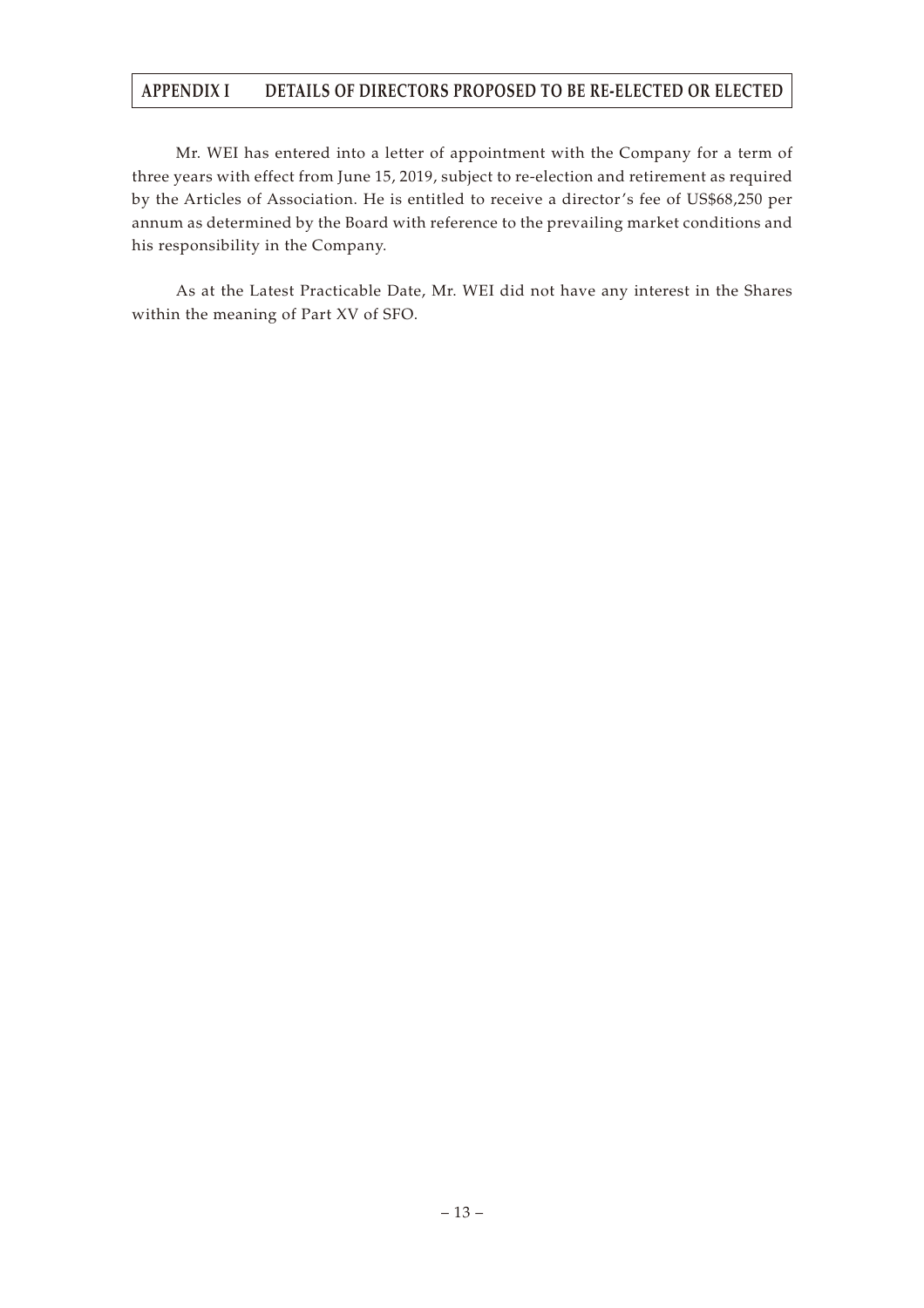*The following is an explanatory statement required to be sent to the Shareholders under the Listing Rules in connection with the proposed Repurchase Mandate.*

#### **SHARE CAPITAL**

As at the Latest Practicable Date, the issued share capital of the Company was at HK\$250,982,429.30 and comprised of 2,509,824,293 Shares. Subject to the passing of the resolution granting the Repurchase Mandate and on the basis that no further Shares are issued or repurchased before the Annual General Meeting, the Company will be allowed to repurchase a maximum of 250,982,429 Shares which represent 10% of the issued share capital of the Company during the period ending on the earlier of (i) the conclusion of the next annual general meeting of the Company; or (ii) the expiration of the period within which the next annual general meeting of the Company is required by any applicable laws or the Articles of Association to be held; or (iii) the date on which such authority is revoked or varied by an ordinary resolution of the Shareholders in general meeting.

### **REASONS FOR REPURCHASES**

The Directors believe that it is in the best interest of the Company and the Shareholders as a whole to seek a general authority from the Shareholders to enable the Company to repurchase its Shares on the Stock Exchange. Such repurchases may, depending on market conditions and funding arrangements at the time, lead to an enhancement of the net asset value per Share and/or earnings per Share and will only be made when the Directors believe that such a repurchase will benefit the Company and the Shareholders as a whole.

#### **FUNDING OF REPURCHASES**

Repurchases of Shares will be financed out of funds legally available for the purpose and in accordance with the Articles of Association, the Listing Rules, the Companies Act and any other applicable laws. The Companies Act provides that the amount of capital repaid in connection with a share repurchase may be paid out of the profits of the Company, the share premium account of the Company or the proceeds of a fresh issue of Shares made for the purpose of the repurchase, or out of capital provided that the Company is able to pay its debts as they fall due in the ordinary course of business and the payment out of capital is authorized by the Articles of Association, subject to and in accordance with the Companies Act. The amount of premium payable on repurchase may only be paid out of either or both the profits of the Company or the share premium account of the Company before or at the time the Company's Shares are repurchased, or in the manner provided for in the Companies Act.

A listed company in Hong Kong may not repurchase its own securities on the Stock Exchange for, inter alia, a consideration other than for cash or for settlement otherwise than in accordance with the Listing Rules.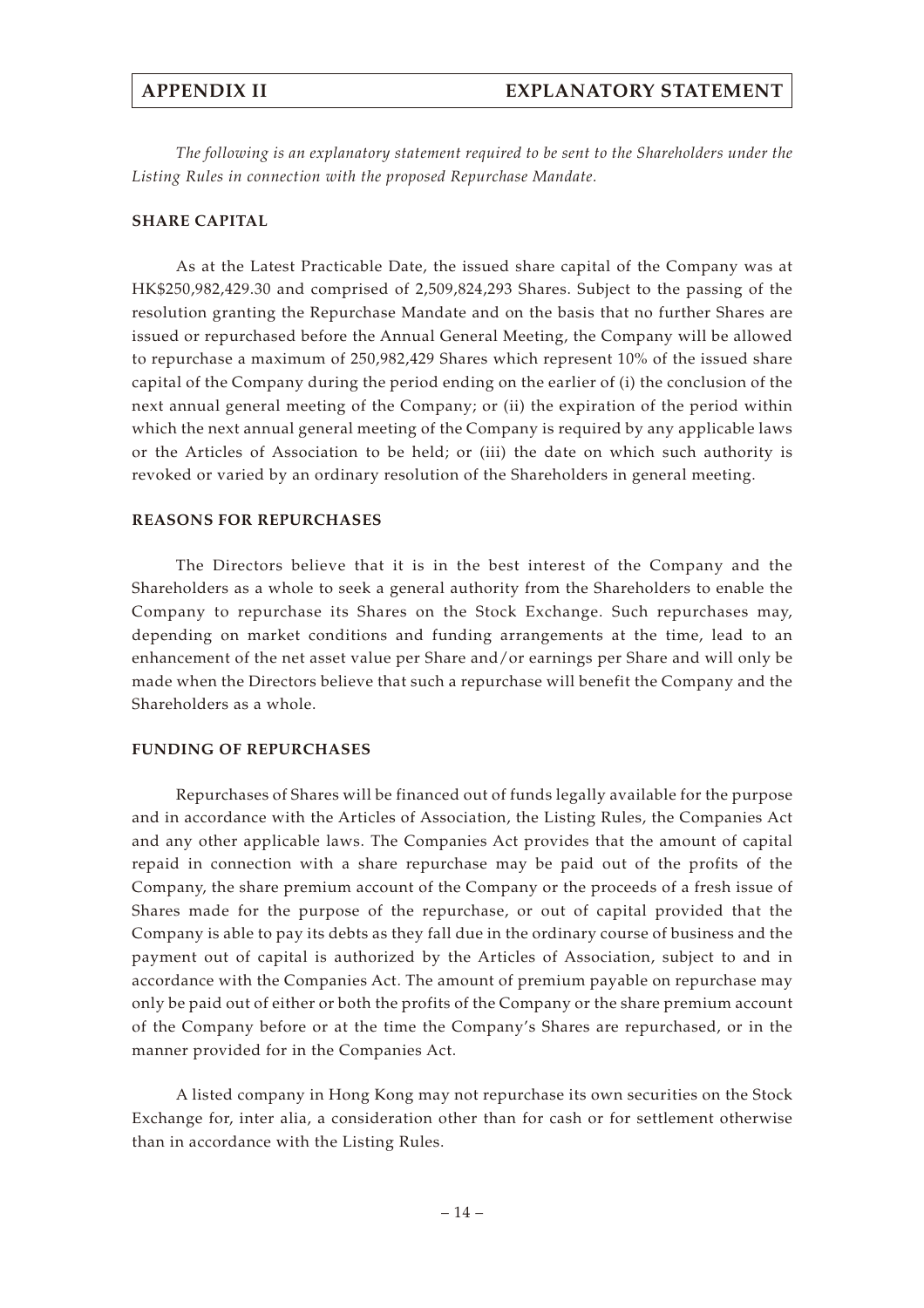#### **IMPACT OF THE REPURCHASES**

The Directors have no present intention to repurchase any Shares and they would only exercise the power to repurchase in circumstances where they consider that the repurchase would be in the best interest of the Company and the Shareholders as a whole. The Directors consider that if the Repurchase Mandate was to be exercised in full, it may have a material adverse impact on the working capital or the gearing position of the Company, as compared with the positions disclosed in the audited consolidated financial statements of the Company as at December 31, 2021, being the date on which the latest published audited consolidated financial statements of the Company were made up. The Directors do not propose to exercise the Repurchase Mandate to such extent as would, in the circumstances, have a material adverse effect on the working capital requirements of the Company or on the gearing levels which in the opinion of the Directors are from time to time appropriate for the Company.

#### **DIRECTORS, THEIR CLOSE ASSOCIATES AND CORE CONNECTED PERSONS**

None of the Directors or, to the best of their knowledge, having made all reasonable enquiries, any of their respective close associates (as defined in the Listing Rules) currently intends to sell any Shares to the Company, if the Repurchase Mandate is approved by the Shareholders.

The Directors have undertaken to the Stock Exchange that, so far as the same may be applicable, they will exercise their power to repurchase any Shares pursuant to the Repurchase Mandate in accordance with the Listing Rules, the Articles of Association and applicable laws of the Cayman Islands.

As at the Latest Practicable Date, no core connected person (as defined in the Listing Rules) of the Company had notified the Company that he/she/it has a present intention to sell any Shares to the Company, or has undertaken not to do so, if the proposed Repurchase Mandate is approved by the Shareholders.

#### **EFFECT OF TAKEOVERS CODE AND MINIMUM PUBLIC HOLDING**

If as a result of a repurchase of Shares pursuant to the Repurchase Mandate, a Shareholder's proportionate interest in the voting rights of the Company increases, such increase will be treated as an acquisition for the purposes of Rule 32 of the Takeovers Code. Accordingly, if a Shareholder, or a group of Shareholders acting in concert (within the meaning of the Takeovers Code), depending on the level of increase of the Shareholder's interest, could obtain or consolidate control of the Company, it will become obliged to make a mandatory offer in accordance with Rule 26 of the Takeovers Code.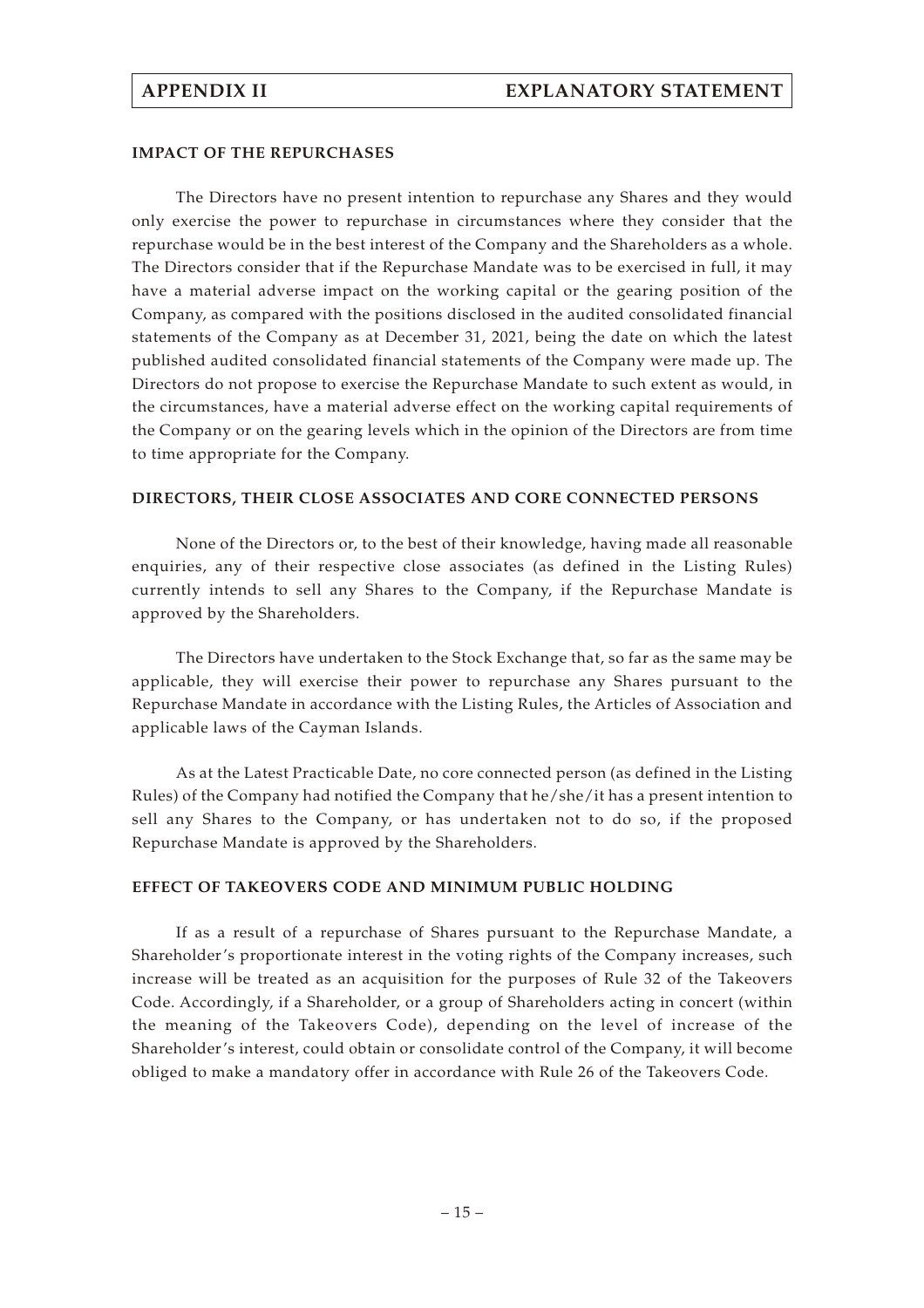As at the Latest Practicable Date, to the best knowledge and belief of the Directors, the following Shareholders had beneficial interests representing 5% or more of the issued share capital of the Company within the meaning of Part XV of the SFO:

|               |                        | Percentage interest              |
|---------------|------------------------|----------------------------------|
|               |                        | in the issued                    |
|               | Current                | share capital of                 |
|               | percentage             | the Company in                   |
|               | interest in the        | event the                        |
|               | issued share           | Repurchase                       |
| Number of     | capital of the         | Mandate is                       |
| Shares held   | Company <sup>(1)</sup> | exercised in full <sup>(1)</sup> |
| 1,630,000,000 | 64.94%                 | 72.16%                           |
| 1,630,000,000 | 64.94%                 | 72.16%                           |
| 1,630,000,000 | 64.94%                 | 72.16%                           |
| 1,630,000,000 | 64.94%                 | 72.16%                           |
|               |                        |                                  |

*Notes:*

- (1) The calculation is based on the total number of 2,509,824,293 Shares in issue as at the Latest Practicable Date.
- (2) Nexteer Hong Kong is wholly-owned by PCM China, which is in turn owned as to 51% by AVIC Auto and as to 49% by Beijing E-Town Auto. Each of PCM China and AVIC Auto is deemed to be interested in the 1,630,000,000 Shares held by Nexteer Hong Kong.
- (3) AVIC Auto is owned as to 70.11% by AVIC. AVIC is deemed to be interested in the 1,630,000,000 Shares held by Nexteer Hong Kong.

In the opinion of the Directors, any increase in percentage interests arising out of the exercise of the Repurchase Mandate would not give rise to any obligation to make a mandatory offer under Rule 26 of the Takeovers Code. Accordingly, the Directors are not aware of any other consequences which arise under the Takeovers Code as a result of any purchase of its Shares by the Company.

The Listing Rules prohibit a company from making repurchase on the Stock Exchange if the result of the repurchase would be that less than 25% (or such other prescribed minimum percentage as determined by the Stock Exchange) of the issued share capital would be in public hands. The Directors do not propose to repurchase Shares which would result in less than the prescribed minimum percentage of Shares in public hands.

#### **SHARE REPURCHASE MADE BY THE COMPANY**

The Company had not repurchased any Shares on the Stock Exchange in the six months preceding the Latest Practicable Date.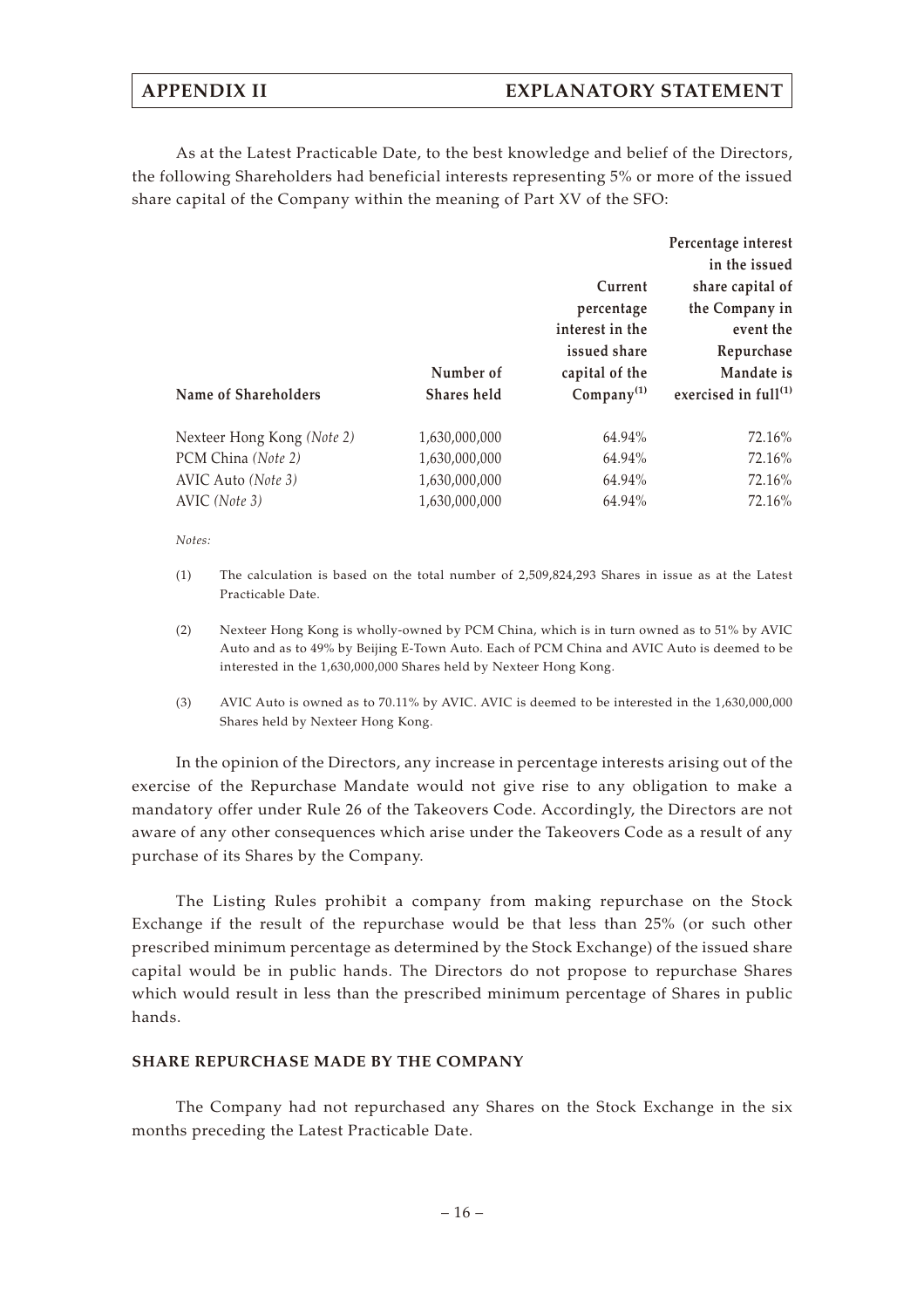## **SHARE PRICES**

The highest and lowest prices at which the Shares have been traded on the Stock Exchange in each of the previous twelve months were as follows:

|                                         | Highest | Lowest |
|-----------------------------------------|---------|--------|
| Month                                   | prices  | prices |
|                                         | HK\$    | HK\$   |
| 2021                                    |         |        |
| May                                     | 10.18   | 7.94   |
| June                                    | 12.90   | 9.58   |
| July                                    | 11.02   | 8.27   |
| August                                  | 12.44   | 7.97   |
| September                               | 9.05    | 7.53   |
| October                                 | 9.70    | 7.78   |
| November                                | 11.18   | 8.90   |
| December                                | 10.74   | 8.84   |
| 2022                                    |         |        |
| January                                 | 10.90   | 8.31   |
| February                                | 9.15    | 7.64   |
| March                                   | 7.96    | 4.40   |
| April                                   | 5.30    | 3.94   |
| May (up to the Latest Practicable Date) | 4.54    | 3.90   |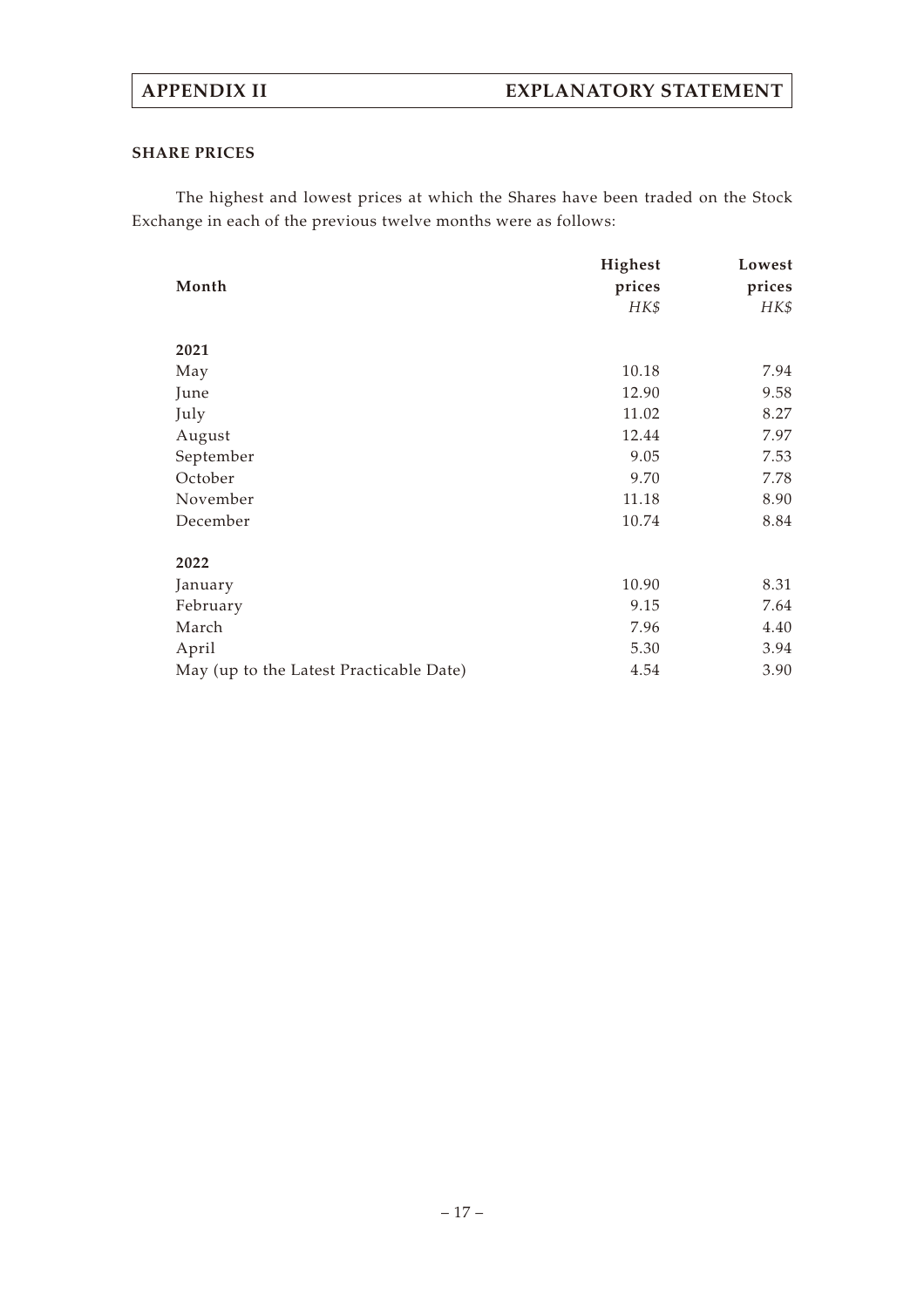

# **Nexteer Automotive Group Limited 耐世特汽車系統集團有限公司**

*(Incorporated under the laws of the Cayman Islands with limited liability)* **(Stock Code: 1316)**

## **NOTICE OF ANNUAL GENERAL MEETING**

**NOTICE IS HEREBY GIVEN** that the annual general meeting (the "**Annual General Meeting**") of Nexteer Automotive Group Limited (the "**Company**") will be held on June 21, 2022 at 9:00 a.m. at Huashan Room, Island Shangri-La, Hong Kong, Pacific Place, Supreme Court Road, Central, Hong Kong for the following purposes of considering and, if thought fit, passing the following resolutions:

### **ORDINARY RESOLUTIONS**

- 1. To consider and adopt the audited consolidated financial statements of the Company and the reports of the directors (the "**Directors**") and auditor of the Company for the year ended December 31, 2021.
- 2. To declare a final dividend of US\$0.0095 per ordinary share of HK\$0.10 each ("**Shares**") for the year ended December 31, 2021.
- 3. (a) To re-elect the following Directors:
	- (i) Mr. WANG, Jian as a non-Executive Director; and
	- (ii) Mr. WEI, Kevin Cheng as an independent non-Executive Director.
	- (b) To elect Mr. BOYER, Hervé Paul Gino as an Executive Director.
	- (c) To authorise the board of Directors (the "**Board**") of the Company to fix the remuneration of the Directors.
- 4. To re-appoint Deloitte Touche Tohmatsu as auditor of the Company and to authorise the Board to fix their remuneration.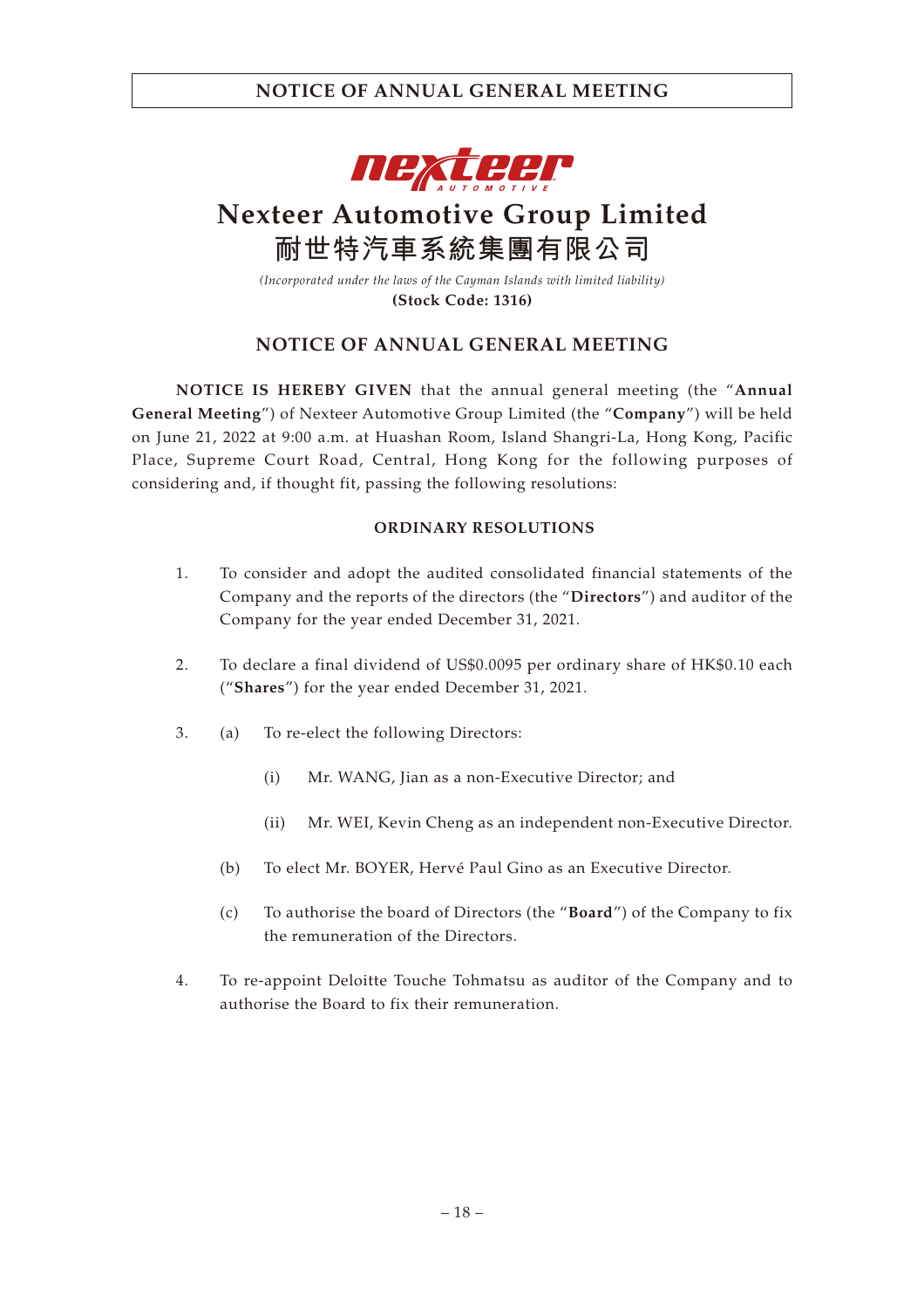- 5. To consider as special business and, if thought fit, pass the following resolutions as ordinary resolutions:
	- (A) "**THAT**:
		- (i) subject to paragraph (iii) below, the exercise by the directors of the Company during the Relevant Period (as hereinafter defined) of all the powers of the Company to allot, issue and otherwise deal with additional Shares, or options, warrants or similar rights to subscribe for Shares or other securities convertible into Shares and to make or grant offers, agreements and/or options (including bonds, warrants and debentures exchangeable for or convertible into Shares) and rights of exchange or conversion which may require the exercise of such powers be and is hereby generally and unconditionally approved;
		- (ii) the approval in paragraph (i) above shall be in addition to any other authorisation given to the directors of the Company and shall authorise the directors of the Company during the Relevant Period (as hereinafter defined) to make or grant offers, agreements and/or options (including bonds, warrants and debentures exchangeable or convertible into Shares) and rights of exchange or conversion which may require the exercise of such power after the end of the Relevant Period;
		- (iii) the aggregate number of Shares allotted or agreed conditionally or unconditionally to be allotted (whether pursuant to options or otherwise) by the directors of the Company during the Relevant Period pursuant to paragraph (i) or (ii) of this resolution 5(A) above, otherwise than pursuant to:
			- (1) a Rights Issue (as hereinafter defined);
			- (2) the grant or exercise of any option under any share option scheme of the Company (if applicable) or any other option, scheme or similar arrangements for the time being adopted for the grant or issue to the directors of the Company, officers and/or employees of the Company and/or any of its subsidiaries and/or other eligible participants specified thereunder of options to subscribe for Shares or rights to acquire Shares;
			- (3) any scrip dividend or similar arrangement providing for the allotment and issue of Shares in lieu of the whole or part of a dividend on Shares in accordance with the articles of association of the Company; or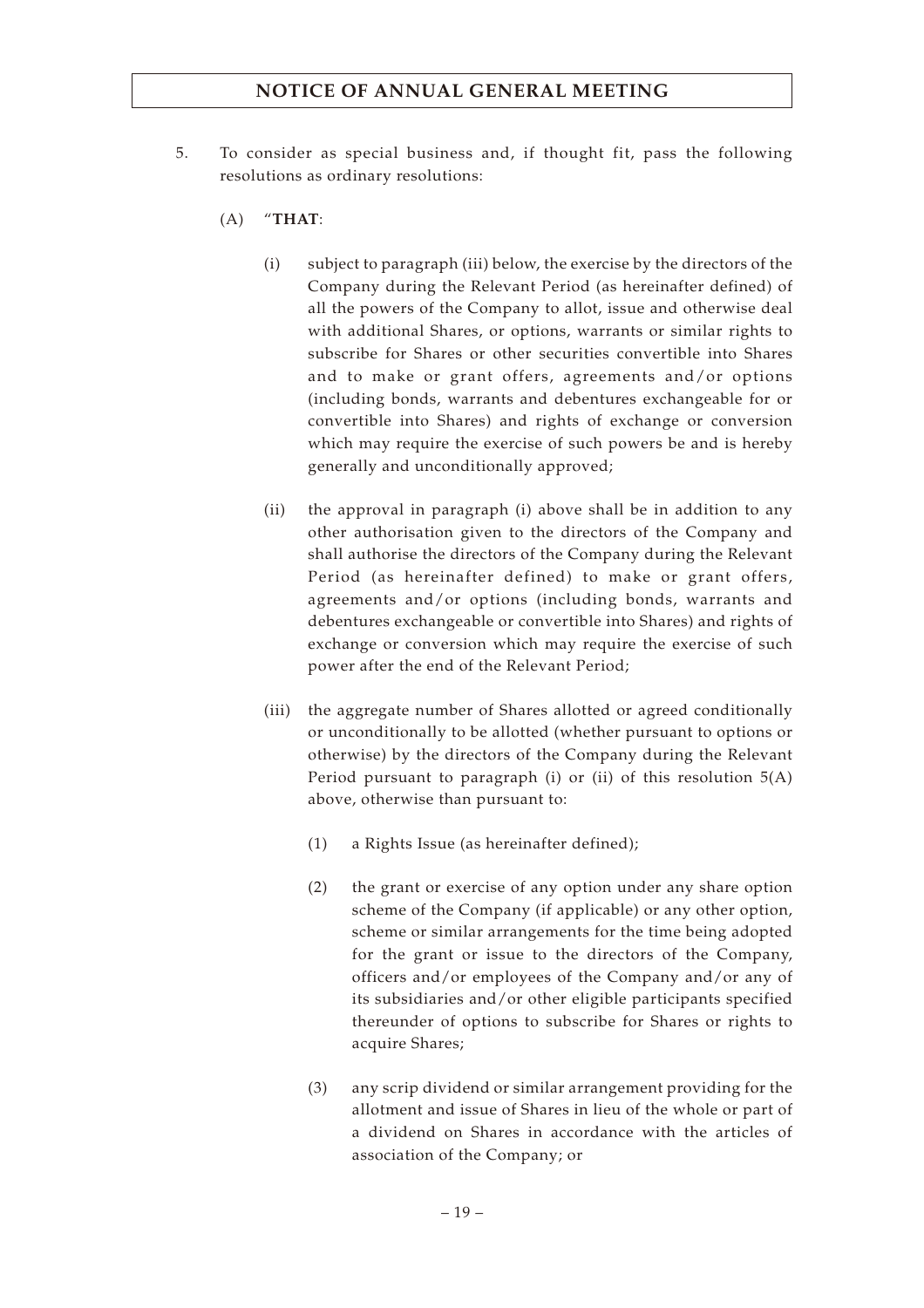(4) any issue of Shares upon the exercise of rights of subscription or conversion under the terms of any existing convertible notes issued by the Company or any existing securities of the Company which carry rights to subscribe for or are convertible into Shares,

shall not exceed 20% of the total number of issued Shares as at the date of passing this resolution and the approval shall be limited accordingly; and

- (iv) for the purpose of this resolution  $5(A)$ :
	- (a) "**Relevant Period**" means the period from the passing of this resolution until whichever is the earliest of:
		- (1) the conclusion of the next annual general meeting of the Company;
		- (2) the expiration of the period within which the next annual general meeting of the Company is required by any applicable laws or the articles of association of the Company to be held; or
		- (3) the revocation or variation of the authority given under this resolution by an ordinary resolution of the shareholders of the Company in general meeting; and
	- (b) "**Rights Issue**" means an offer of Shares, or an offer or issue of warrants, options or other securities which carry a right to subscribe for Shares, open for a period fixed by the directors of the Company to holders of Shares whose names appear on the register of members on a fixed record date in proportion to their holdings of Shares (subject to such exclusion or other arrangements as the directors of the Company may deem necessary or expedient in relation to fractional entitlements or, having regard to any restrictions or obligations under the laws of, or the requirements of, or the expense or delay which may be involved in determining the exercise or extent of any restrictions or obligations under the laws of, or the requirements of, any jurisdiction applicable to the Company, any recognised regulatory body or any stock exchange applicable to the Company)."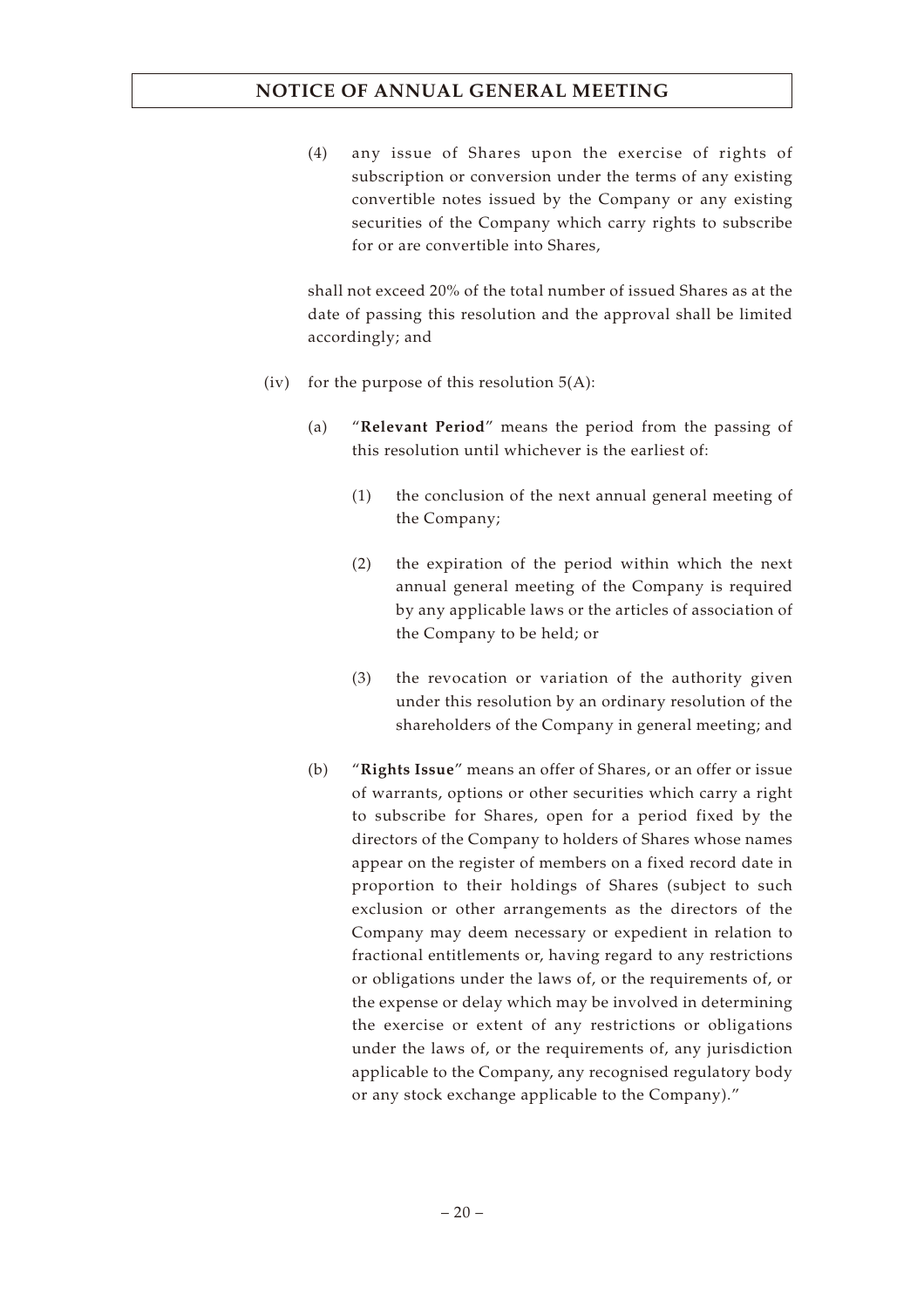## (B) "**THAT**:

- (i) subject to paragraph (ii) below, the exercise by the directors of the Company during the Relevant Period (as hereinafter defined) of all the powers of the Company to repurchase Shares on The Stock Exchange of Hong Kong Limited (the "**Stock Exchange**") or on any other stock exchange on which the Shares may be listed and recognised for this purpose by the Securities and Futures Commission of Hong Kong and the Stock Exchange in accordance with all applicable laws including The Codes on Takeovers and Mergers and Share Buy-backs and the Rules Governing the Listing of Securities on the Stock Exchange, be and is hereby generally and unconditionally approved;
- (ii) the aggregate number of Shares, which may be repurchased pursuant to the approval in paragraph (i) above of this resolution 5(B) during the Relevant Period shall not exceed 10% of the total number of issued Shares as at the date of passing of this resolution 5(B), and the said approval shall be limited accordingly; and
- (iii) for the purpose of this Resolution:

"**Relevant Period**" means the period from the passing of this resolution until whichever is the earliest of:

- (a) the conclusion of the next annual general meeting of the Company;
- (b) the expiration of the period within which the next annual general meeting of the Company is required by any applicable laws or the articles of association of the Company to be held; or
- (c) the revocation or variation of the authority given under this resolution by ordinary resolution of the shareholders of the Company in general meeting."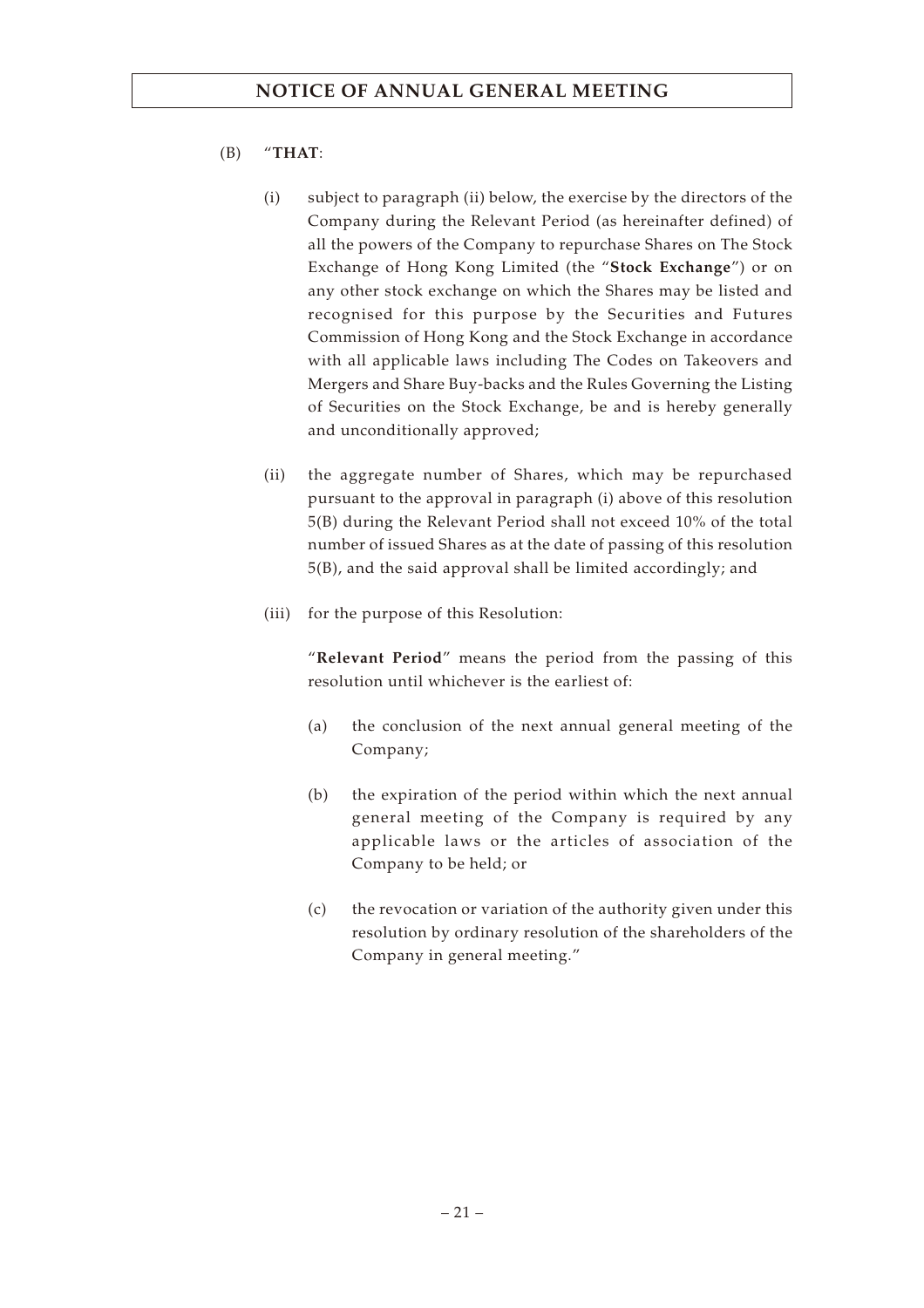(C) "**THAT** conditional upon the passing of the resolutions 5(A) and 5(B), the general mandate referred to in the resolution  $5(A)$  be and is hereby extended by the addition to the aggregate number of Shares which may be allotted, issued or otherwise dealt with or agreed conditionally or unconditionally to be allotted, issued or otherwise dealt with by the Directors pursuant to such general mandate of an amount representing the aggregate number of issued Shares repurchased or otherwise acquired by the Company pursuant to the general mandate pursuant to resolution 5(B), provided that such aggregate number of Shares so repurchased shall not exceed 10% of the total number of issued Shares as at the date of passing this resolution."

> By order of the Board **Nexteer Automotive Group Limited FAN Yi** *Executive Director, Company Secretary*

Hong Kong, May 19, 2022

| Registered office: | Corporate headquarters:      | Principal place of business in |
|--------------------|------------------------------|--------------------------------|
| P.O. Box 309       | 1272 Doris Road              | Hong Kong:                     |
| Ugland House       | Auburn Hills, Michigan 48326 | 31/F, Tower Two, Times Square  |
| Grand Cayman       | United States                | 1 Matheson Street              |
| KY1-1104           |                              | Causeway Bay                   |
| Cayman Islands     |                              | Hong Kong                      |

*Notes:*

- (i) A shareholder entitled to attend and vote at the Annual General Meeting is entitled to appoint another person as his/her proxy to attend and vote instead of him/her. A proxy need not be a shareholder. The Company strongly recommends you to closely monitor the development of the situation with the COVID-19 pandemic and to assess, based on the social distancing policies, the necessity for attending the above meeting in person, and the board of directors of the Company respectfully requests that, for the same reason, the shareholders to appoint the chairman of the above meeting as their proxy rather than a third party to attend and vote on their behalf at the above meeting (or any adjournment thereof).
- (ii) In the case of joint holders of any Share, any one of such persons may vote at the Annual General Meeting, either personally or by proxy, in respect of such Share as if he/she were solely entitled thereto. However, if more than one of such joint holders be present at the above Annual General Meeting personally or by proxy, the vote of the senior who tenders a vote, whether in person or by proxy, will be accepted to the exclusion of the vote(s) of the other joint holder(s) and for this purpose seniority shall be determined as that one of the said persons so present whose name stands first on the register of members of the Company in respect of such share shall alone be entitled to vote in respect thereof.
- (iii) In order to be valid, a form of proxy must be completed, signed and returned to the Hong Kong branch share registrar of the Company, Computershare Hong Kong Investor Services Limited, at 17M Floor, Hopewell Centre, 183 Queen's Road East, Wanchai, Hong Kong together with the power of attorney or other authority (if any) under which it is signed (or a notarially certified copy thereof) not less than 48 hours before the time appointed for the holding of the Annual General Meeting or any adjournment thereof. The completion and return of the form of proxy shall not preclude the shareholders from attending and voting in person at the Annual General Meeting (or any adjourned meeting thereof) if they so wish.